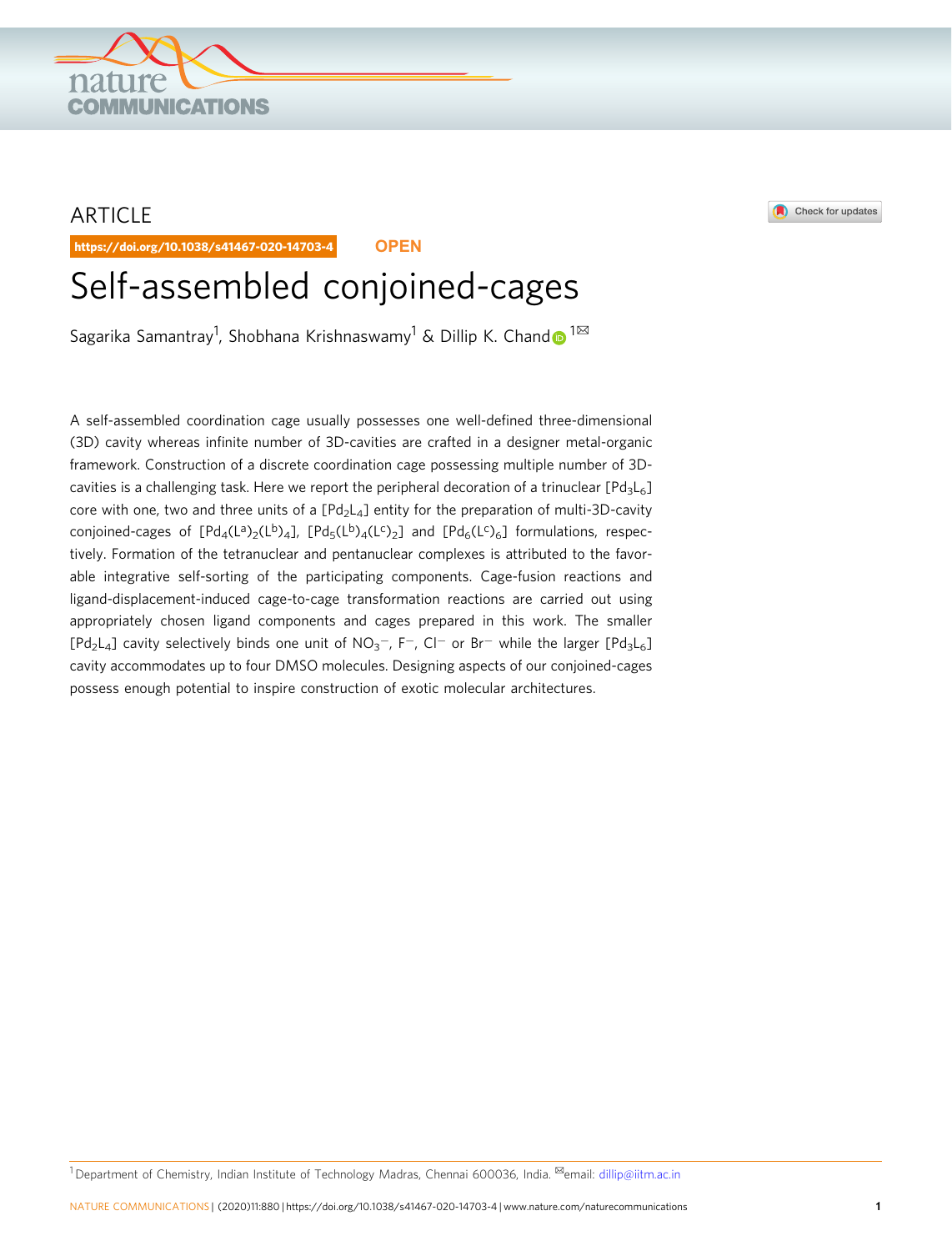<span id="page-1-0"></span>T he construction of metal directed self-assembled complexes was pioneered by Lehn, Saalfrank, Sauvage, Fujita, Stang, Cotton, Raymond, Newkome, and others during the for-mative stages of this modern research area<sup>[1](#page-9-0)-[9](#page-9-0)</sup>. A diverse range of molecular architectures including, but not limited to, a variety of geometrical/topological shapes like macrocycles, cages, catenanes, and knots are known<sup>[10](#page-9-0)–[13](#page-9-0)</sup>. Self-assembled coordination macrocycles (monocyclic) typically possess one well-defined two-dimensional (2D) cavity whereas the coordination cages (polycyclic) usually possess one well-defined three-dimensional  $(3D)$  cavity<sup>[1](#page-9-0)-[9](#page-9-0)</sup>. Researchers have been actively exploring the synthesis of nearplanar multi(monocyclic) coordination complexes that possess two or more 2D-cavities and the area is well-reviewed<sup>[5,14](#page-9-0)–[16](#page-9-0)</sup>. In contrast, coordination cages comprising two or more 3D-cavities are extremely rare and multi-compartmental in their builds $9,17-24$  $9,17-24$  $9,17-24$  $9,17-24$  $9,17-24$ . Multi-compartment vesicles can facilitate individual chemical processes in distinct adjacent compartments[25](#page-9-0). Such behaviors are known in bio-systems as exemplified by functioning of regulatory mechanisms in prokaryotes $26$ . Thus, the process of developing simpler routes for synthesizing multi-3D-cavity host molecules is a compelling and challenging task.

The early examples of multi-3D-cavity coordination cages were reported by Lehn and co-workers<sup>[17](#page-9-0)</sup>. Initially, a specific Cu(I)based box-shaped cationic  $[M_6(\mathrm{L}^a)_3(\mathrm{L}^b)_2]$  cage containing a 3Dcavity was prepared using a linear bis-bidentate ligand  $(L<sup>a</sup>)$  and trigonal planar tris-bidentate ligand  $(L^{b})^{27}$  $(L^{b})^{27}$  $(L^{b})^{27}$ . Subsequently, the linear ligand L<sup>a</sup> was modified by adding more binding units on its backbone. The modified L<sup>a</sup> being tris-bidentate and tetrakisbidentate in nature, afforded  $[M_9(\dot{L}^a)_3(L^b)_3]$  and  $[M_{12}(L^a)_3(L^b)_4]$ cages with two and three 3D-cavities, respectively<sup>[17](#page-9-0)</sup>. The general formula of these cationic cages is  $[M_{3n}(L^a)_3(L^b)_n]$  where M is Cu (I) or Ag(I), *n* is 2, 3, or 4 and the number of cavities is " $n-1$ ". Schmittel et al.<sup>[18](#page-9-0)</sup> prepared another Cu(I)-based  $[M_6(L^a)_3(L^b)_2]$ cage and then subjected the three bound ligands L<sup>a</sup> to postmodification using two units of a tripodal linker to obtain one unit of a bound macrobicyclic cyclophane entity. Thus, a  $[M_6$ (cyclophane)(L<sup>b</sup>)<sub>2</sub>] type cationic compound, containing three 3D-cavities was prepared. Hardie and co-workers prepared a Cu(II)-based neutral dumbbell-shaped  $[M_3(L^a)_2(dmf)_3]$  cage where L<sup>a</sup> represents a tri-anionic tripodal tris-monodentate ligand. Two units of the trinuclear cage were linked using a neutral bis-monodentate linear linker  $(L^b)$ , to afford a neutral  $[{M_3(L^a)_2(dmf)(H_2O)}_2(\mu-L^b)]$  architecture that contains iden-tical 3D-cavities<sup>[19](#page-9-0)</sup>. A few years ago, we prepared a Pd(II)-based cationic double-decker [M3L<sup>4</sup> ] cage possessing two identical 3D-cavities (Fig. 1a)<sup>[20](#page-9-0)</sup>. We prepared the [M<sub>3</sub>L<sub>4</sub>] cage using Pd(NO<sub>3</sub>)<sub>2</sub> and an "E-shaped" neutral tris-monodentate ligand in 3:4 ratio. Our design enables the creation of tuneable cavities by keeping the donor units of the ligand intact and simply modifying the spacer moieties. A few other  $[Pd_3L_4]$  complexes were subsequently reported by the research groups of Clever, Yoshizawa and

Crowley<sup>[21](#page-9-0)–[23](#page-9-0)</sup>, by suitably modifying the spacer units in the ligand backbones to realize bigger sized  $[{\rm Pd}_3{\rm L}_4]$  double-cavities. The Crowley group introduced an additional donor site in the ligand design, creating a tetrakis-monodentate ligand that allowed the formation of a  $[Pd_4L_4]$  complex with three 3D-cavities arranged in a linear fashion $^{23}$  $^{23}$  $^{23}$ . The environment of central cavity, by virtue of its position, has to be different from a terminal cavity, however, there are subtle differences in the frameworks of the central versus terminal cavities in the design of Crowley. In short, a few examples of [M<sub>n</sub>L<sub>4</sub>] multi-cavity cages (where M is Pd(II), "n" is 3 or 4) with " $n - 1$ " cavities (Fig. 1a) are known. In contrast to the multiple binding sites of the multi-3D-cavity cages, there exist single-3D-cavity systems capable of accommodating multiple variety of guests in site-specific manner $28,29$ . It is pertinent to note that a variety of 3D-metal−organic frameworks possessing an infinite number of conjoined-cages in their architectures are known[7](#page-9-0) . As described above, only a handful of multi-3D-cavity self-assembled cages are known in literature, where the cavities are usually arranged in a linear fashion in their superstructures and the maximum number of cavities is three.

The processes of construction of coordination cages are sometime classified under narcissistic and integrative selfsorting $30,31$  that are comparable to certain biological pro-cesses<sup>[32](#page-9-0)-[34](#page-9-0)</sup>. Dynamic behaviors of the coordination cages with respect to post-modifications such as cage-fusion reactions $35$ and ligand-displacement-induced cage-to-cage transformations[36](#page-9-0) are important studies of current interest. Construction of multi-3D-cavity cages, understanding related self-sorting processes and subjecting the cages to post-modifications are therefore attractive and fundamental aspects of supramolecular coordination chemistry.

In the present work, we report a family of rationally designed modular multi-cavity Pd(II)-based coordination cages where 3Dcages of two varieties, namely  $[{\rm Pd}_2{\rm L}_4]$  and  $[{\rm Pd}_3{\rm L}_6]$  are conjoined in a linear or lateral manner (Fig. 1b). We have named such architectures as "self-assembled conjoined*-*cages". A family of conjoined 3D-cages of  $[Pd_4(L^a)_2(L^b)_4]$ ,  $[Pd_5(L^b)_4(L^c)_2]$  and  $[Pd_6(L<sup>c</sup>)<sub>6</sub>]$  formulations containing two, three, and four cavities, respectively, has been prepared (Fig. 1b). The smaller peripheral cavity of the conjoined-cages selectively binds certain anions while the larger central cavity contains solvent molecules. Dynamic behaviors of the conjoined-cages depicting cage-fusion reactions and ligand-displacement-induced cage-to-cage transformations are studied. Narcissistic and integrative self-sorting processes are demonstrated in connection with the synthesis of the cages.

#### Results

Design and synthesis of the ligands. The complexation of Pd(II) with suitable nonchelating bidentate ligands is known to yield [PdmL2m] complexes. The value of "*m*" can be qualitatively



Fig. 1 Cartoon representation of the design approaches for making of self-assembled multi-3D-cavity cages. a linearly conjoined homoleptic cages<sup>[20,23](#page-9-0)</sup> and b linearly/laterally conjoined targeted homo- and heteroleptic cages (this work).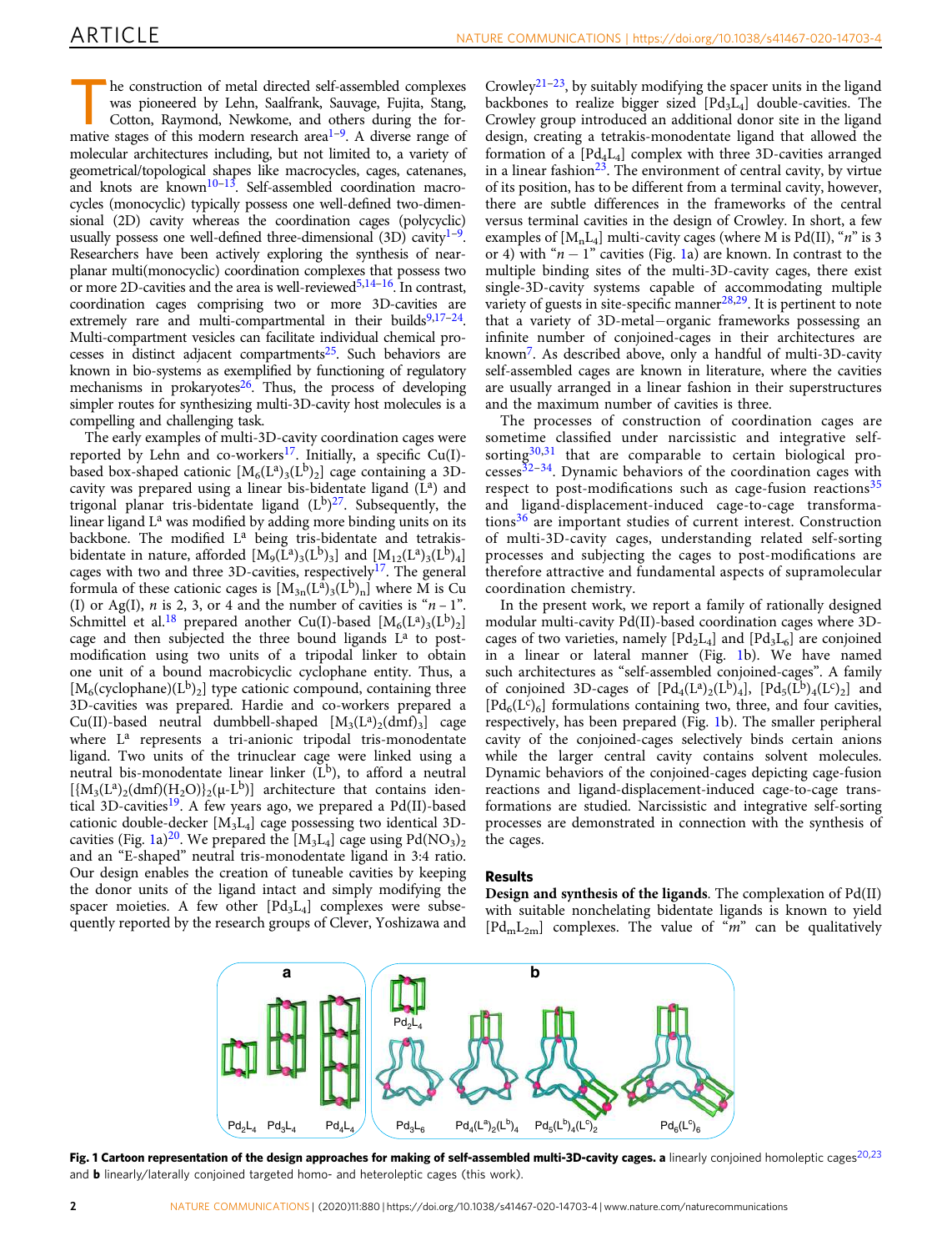

Fig. 2 Structure of the ligands. The ligands L1-L6.

related to the angle subtended by the two coordination vectors of the bound ligand. While  $[{\rm Pd}_2{\rm L}_4]$  complexes are common and have been widely explored<sup>[6,37](#page-9-0)–[39](#page-9-0)</sup>, molecules with  $[{\rm Pd}_3{\rm L}_6]$ ,  $[Pd_4L_8]$ ,  $[Pd_5L_{10}]$ ,  $[Pd_6L_{12}]$ ,  $[Pd_7L_{14}]$ ,  $[Pd_8L_{16}]$ ,  $[Pd_9L_{18}]$ ,  $[Pd_{12}L_{24}]$ ,  $[Pd_{30}L_{60}]$  $[Pd_{30}L_{60}]$  $[Pd_{30}L_{60}]$ ,  $[Pd_{48}L_{96}]$  architectures possessing a single-<br>3D-cavity are also known<sup>6,[40](#page-9-0)–[42](#page-9-0)</sup>. In order to accomplish the multi-3D-cavity targets shown in Fig. [1b](#page-1-0), the first step was to identify two nonchelating bidentate ligands; one capable of forming a  $[{\rm Pd}_{2}{\rm L}_{4}]$  and the other a  $[{\rm Pd}_{3}{\rm L}_{6}]$  complex. Mere identification of any two capable ligands is not sufficient, since the backbones of the chosen ligands need to be integrated in such a manner that the hybrid ligands so obtained can sustain  $[\text{Pd}_2 \text{L}_4]$ and  $[{\rm Pd}_3{\rm L}_6]$  entities within the same superstructure. The objectives include the construction of tetra, penta and hexanuclear complexes shown in Fig. [1b](#page-1-0). The ligands designed for this purpose are shown in Fig. 2. The bidentate ligands L2 and L3 yielded  $[\text{Pd}_2L_4]$  and  $[\text{Pd}_3L_6]$  architectures, respectively. The builds of L2 and L3 are integrated in the designs of the tri-/tetradentate ligands L5/L6.

The ligand L1 was prepared as reported $20$  and L2 by a modified method<sup>[43](#page-9-0)</sup>. The new ligands  $L3-L6$  were synthesized as described hereafter. The ligands L2 and L3 were obtained by condensation of nicotinoyl chloride hydrochloride with 3-pyridylcarbinol and resorcinol, respectively. The ligand L4 was obtained by selective cleavage of one of the ester linkages of L1, whereas selective condensation of nicotinic acid with resorcinol resulted in the ligand L4′. The ligand L5 was synthesized by condensation of L4 with L4′, whereas the ligand L6 was prepared by condensation of L4 with resorcinol. The ligands were characterized by nuclear magnetic resonance (NMR) spectroscopy and electrospray ionization mass spectrometry (ESI-MS) techniques. Ligand L1 upon complexation with  $Pd(NO<sub>3</sub>)<sub>2</sub>$  forms a double-decker architecture  $[(NO<sub>3</sub>)<sub>2</sub> \subset Pd<sub>3</sub>(LI)<sub>4</sub>](NO<sub>3</sub>)<sub>4</sub>$ , 1a<sup>[20](#page-9-0)</sup>.

 $[\text{Pd}_2\text{L}_4]$  entity. Complexation of  $\text{Pd}(\text{NO}_3)_2$  with the ligand L2 in 1:2 ratio was carried out in dimethyl sulfoxide (DMSO)-*d<sup>6</sup>* . Spontaneous assembly of the components resulted in the complex  $[NO<sub>3</sub> \subset Pd<sub>2</sub>(L2)<sub>4</sub>](NO<sub>3</sub>)<sub>3</sub>$ , 2a within 10 min at room temperature (Fig. [3a](#page-3-0)). The <sup>1</sup>H NMR spectrum of the solution (Fig. [4a](#page-4-0)) contained multiple sets of signals showing complexation induced downfield shift for relevant protons. Multiple sets of signals are typically associated with either the existence of a dynamic

equilibrium of two or more complexes<sup>[44](#page-9-0)</sup> of different formulations or a single complex<sup>[44](#page-9-0)</sup> with multiple isomers where the environment around the bound ligand units differs in each isomer. The ligand L2, being unsymmetrical, can exist in two possible orientations when bridged between two metal centers. Consequently, four isomeric molecular architectures of  $[Pd_2L_4]$  composition (diastereomers) differing in the relative orientations of the bound ligand units are possible. While a statistical mixture of diastereomers in 2a was supported by the  ${}^{1}$ H NMR spectrum of the sample, the  $[{\rm Pd}_2{\rm L}_4]$  composition was proposed based on ESI-MS studies. The addition of one equivalent of TBAX (tetra-*n*butylammonium salts) ( $X = F^{-}$ ,  $Cl^{-}$  or  $Br^{-}$ ) to a solution of 2a resulted in the corresponding anion exchanged products [X ⊂ Pd<sub>2</sub>(**L2**)<sub>4</sub>](NO<sub>3</sub>)<sub>3</sub>, **2b-2d** within 5 min at 70 °C (Fig. [3b](#page-3-0)), which exhibited downfield shift of pyridine-α protons. The presence of a  $NO_3$ <sup>-</sup> ion in the cavity and its templating role was further supported by the fact that complexation of  $Pd(BF_4)_2$ with the ligand L2 in 1:2 ratio provided a mixture of several unidentified products. This mixture could be converted to  $[X \subset \text{Pd}_2(L2)_4](BF_4)_3$ , 2a'-2d'  $(X = NO_3^-$ , F<sup>-</sup>, Cl<sup>-</sup>, and Br<sup>-</sup>, respectively), by the addition of one equivalent of the corresponding TBAX, within 5 min at 70 °C. The representative complexes 2b and 2a′ were also characterized by ESI-MS studies. The crystal structure of  $2c$  supported the  $[Pd_2L_4]$  architecture (Fig. [5a](#page-4-0)) with an encapsulated Cl<sup>−</sup> ion. The two possible orientations for each ligand strand perhaps introduce partial occupancies for –C(O)– and –CH<sub>2</sub>– at both ends of the –C(O)OCH<sub>2</sub>– spacer moiety. The occupancies could not be resolved properly, and the crystal structure represents a mixture of the four isomeric complexes.

 $[\text{Pd}_3\text{L}_6]$  entity. The complexation of  $\text{Pd}(\text{NO}_3)_2$  with the ligand L3 in 1:2 ratio was carried out in DMSO-*d<sup>6</sup>* . Spontaneous assembly of the components resulted in the complex  $[{\rm Pd}_{3}(\mathbf{L3})_{6}]({\rm NO}_{3})_{6}$ , 3a within 10 min at room temperature (Fig. [3c](#page-3-0)) and the  ${}^{1}$ H NMR spectrum of the solution (Fig. [4b](#page-4-0)) showed a single set of signals where a downfield shift was seen in the positions of the pyridineα protons. The  $[Pd_3L_6]$  composition of 3a was proposed based on ESI-MS studies. Synthesis of the complexes  $[\text{Pd}_3(\text{L3})_6](X)_6$ , 3b-3f (for  $X = BF_4^-$ , ClO<sub>4</sub><sup>-</sup>, OTf<sup>-</sup>, PF<sub>6</sub><sup>-</sup> and SbF<sub>6</sub><sup>-</sup>, respectively) was completed within 10 min at room temperature and the <sup>1</sup>H NMR spectra of these complexes are all comparable (except for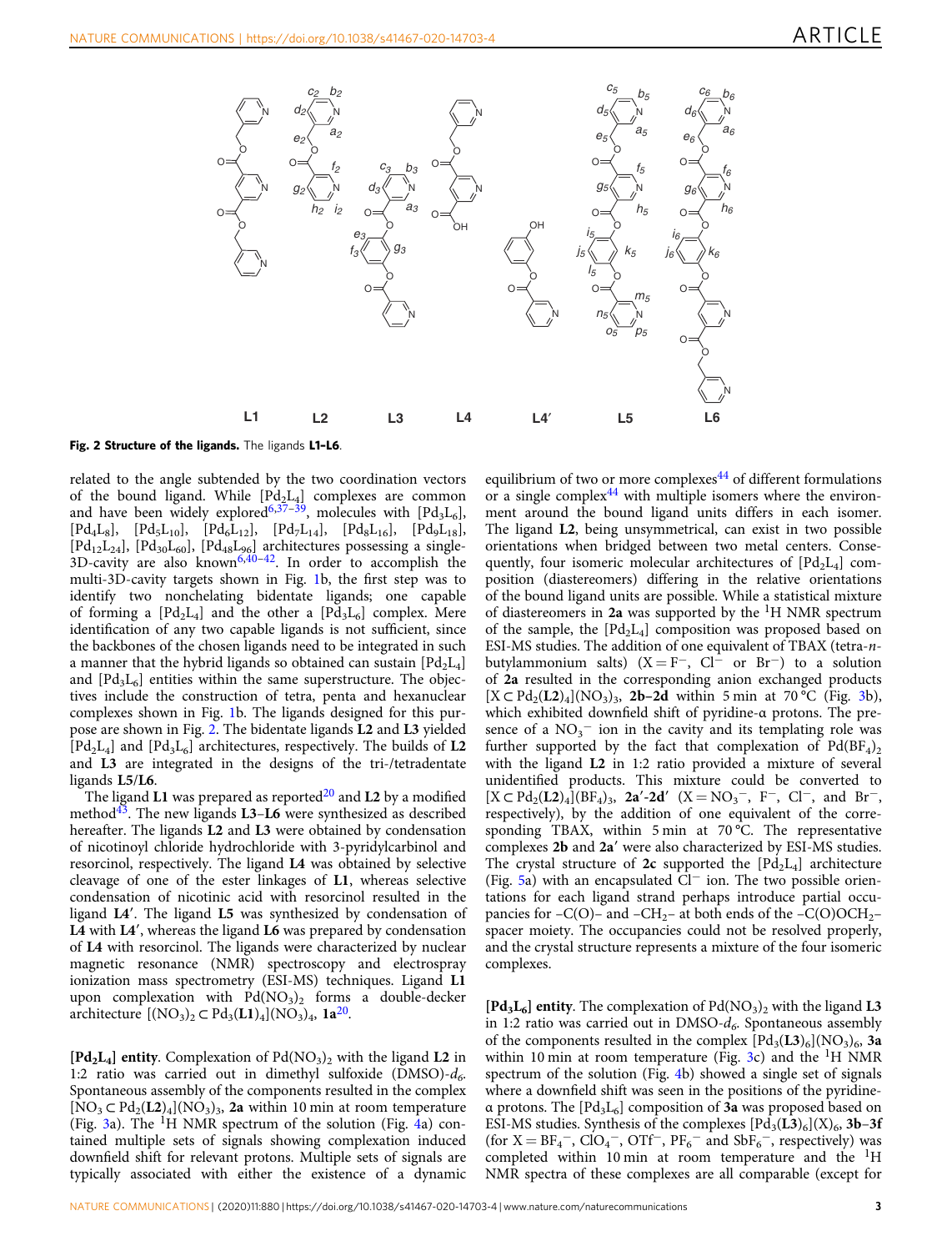<span id="page-3-0"></span>

Fig. 3 Synthetic scheme for the complexes 2a-2d, 3a-6a, and 4e/4f. Self-assembled coordination cages featuring one or more 3D-cavity constructed by complexation of Pd(NO<sub>3</sub>)<sub>2</sub> with appropriate ligand(s) to afford **a/b/c/d/e** homoleptic complexes; **f/g** heteroleptic complexes via integrative self-sorting; k mixture of homoleptic complexes via narcissistic self-sorting. Cage-fusion reactions to yield h/i heteroleptic complexes (however, no fusion in the case of j).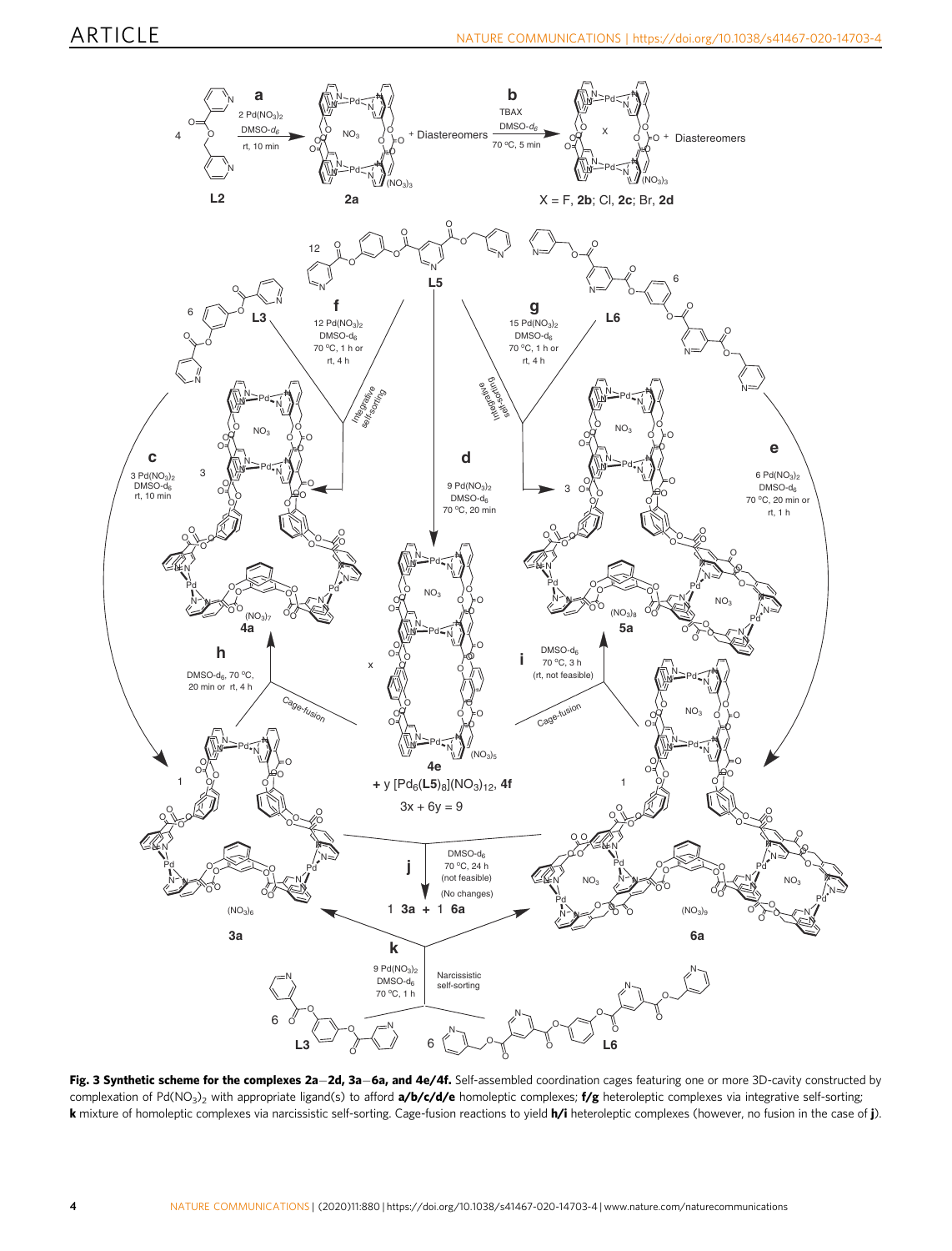<span id="page-4-0"></span>

Fig. 4 Characterization of the complexes 2a–6a and 4e/4f. Partial <sup>1</sup>H NMR spectra (400 MHz, DMSO-d<sub>6</sub>, 300 K) of a cage 2a (diastereomeric mixture), b cage 3a (trinuclear), c mixture of 4e and 4f (tri- and hexanuclear), d cage 4a (tetranuclear), e cage 5a (pentanuclear), and f cage 6a (hexanuclear).



Fig. 5 Crystal structures showing the cationic portions. a Cage 2c (binuclear), b cage 3a (trinuclear), c cage 4acl (tetranuclear), d cage 5c (pentanuclear), and e cage 6c (hexanuclear) (encapsulated guests, counter-anions, solvents, and hydrogen atoms are excluded for clarity. ORTEP diagram for complexes and suitable crystal structures showing encapsulated guests are available in the Supplementary Figs. 134–143).

minor differences in the signal of  $H<sub>g3</sub>$ ). Thus, the role of anion templation in the formation of these trinuclear complexes (3a–3f) was ruled out. However, encapsulation of solvent molecules in the cavity of the complexes is likely. ESI-MS study of the representative complex  $[\text{Pd}_{3}(\text{L3})_{6}](\text{BF}_{4})_{6}$ , 3b supported the  $[\text{Pd}_{3}\text{L}_{6}]$ composition.

<sup>1</sup>H NMR spectra of the complex 3a were recorded at various concentrations. At a very low concentration (1 mM with respect to Pd(II)) the complex 3a started dissociating, releasing approximately 19% of uncoordinated ligand L3. Interestingly, ~7% of L3 existed as a binuclear complex  $[\text{Pd}_{2}(\textbf{L3})_{4}](\text{NO}_{3})_{4}$ , 3g, of the  $[\text{Pd}_{2}\text{L}_{4}]$ variety, while the trinuclear 3a remained the major species. At higher concentration, (30 mM with respect to Pd(II)) approximately ~6% of **L3** existed as a tetranuclear complex  $[{\rm Pd}_4(\mathbf{L3})_8]$  $(NO<sub>3</sub>)<sub>8</sub>$ , 3h, of the  $[Pd<sub>4</sub>L<sub>8</sub>]$  variety, whereas the trinuclear 3a remained the major species (see Supplementary Fig. 30). The evolution of the smaller 3g and larger sized 3h (Supplementary Discussion 1 and Supplementary Table 1) at lower and higher concentrations, respectively, were proposed based on entropic concepts $44$ . The formation of 3g and 3h was also confirmed using ESI-MS data (see Supplementary Figs. 31, 32). Attempts to grow single crystals of these complexes proved unsuccessful. PM6 optimized structures of 3g and 3h are given in lieu of the crystal structures (see Supplementary Fig. 132).

The bidentate ligand L3 possesses a central aromatic spacer and two terminal 3-pyridyl moieties connected by ester linkages. A few ligands of comparable designs with amide linkages are known, which form  $[ Pd_2L_4 ]$  complexes<sup>[45](#page-10-0)-[47](#page-10-0)</sup>. The amide linkages are somewhat rigid and are capable of interacting with counteranions inside the corresponding cavity, when suitably oriented thereby influencing the formation of smaller  $[Pd_2L_4]$  complexes. The observed strong preference of L3 towards the formation of a  $[{\rm Pd}_3{\rm L}_6]$  complex was rather surprising. Probably, the ester linkages are not suitable for anion binding and their flexible nature allows conformational changes when required. In any case, we needed a ligand, which would yield a  $[Pd_3L_6]$  architecture, regardless of the counter-anion present, within a reasonable concentration range. The ligand L3 fits this requirement and satisfies few other criteria necessary to achieve the targets (shown in Fig. [1b](#page-1-0)). The crystal structure of the complex 3a revealed a bent conformation of the bound ligand moieties, where the donor atoms are present at the convex face of the curved ligand (Fig. 5b). Four DMSO molecules are located inside the cavity and the counter-anions are present outside.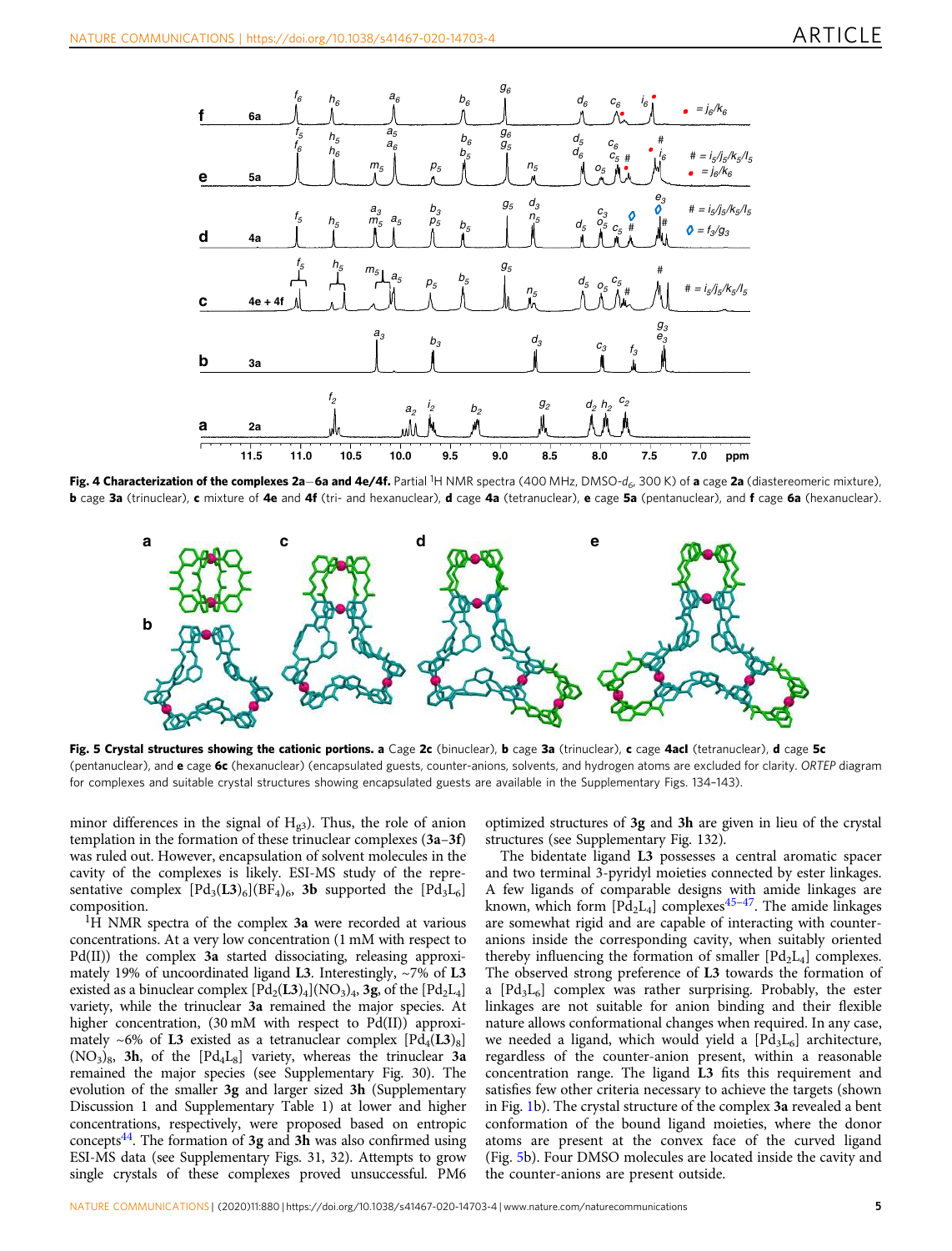Conjoined-cages and differential binding. The next target was a  $[Pd_4(L^a)_2(L^b)_4]$  complex that can be visualized as a linear conjoin of a  $[{\rm Pd}_2{\rm L}_4]$  cage with a  $[{\rm Pd}_3{\rm L}_6]$  cage. Therefore, complexation of  $Pd(NO<sub>3</sub>)<sub>2</sub>$  (4 equiv.) with a mixture of the ligands  $L3$  (2 equiv.) and L5 (4 equiv.) was carried out in DMSO-*d<sup>6</sup>* . Integrative selfsorting of these components required 4 h at room temperature or 1 h at 70 °C, as revealed by monitoring of  ${}^{1}H$  NMR spectra, yielding [NO<sub>3</sub>  $\subset$  Pd<sub>4</sub>(**L3**)<sub>2</sub>(**L5**)<sub>4</sub>](NO<sub>3</sub>)<sub>7</sub>, 4a (Fig. [3f](#page-3-0)). The <sup>1</sup>H NMR spectrum of the solution (Fig. [4](#page-4-0)d) showed a single set of peaks where a downfield shift was seen in the positions of the pyridine<sup>α</sup> protons. Addition of TBAX (X <sup>=</sup> <sup>F</sup>−, Cl−, or Br−) to a solution of 4a resulted in the corresponding anion exchanged products  $[X \subset P d_4(L3)_2(L5)_4]$ (NO<sub>3</sub>)<sub>7</sub>, **4b–4d** (for  $X = F^-$ , Cl<sup>-</sup>, and Br<sup>-</sup>, respectively) within 5 min at 70 °C. Addition of AgCl to a solution of 4a took longer time for the complete anion exchange when carried out at room temperature, however, at an initial stage partial anion exchange was observed (a mixture of 4a and 4c) as confirmed by  ${}^{1}H$  NMR study.  ${}^{1}H$  NMR spectra of the solution recorded at an intermediate stage revealed the presence of a mixture of 4a and 4c. Such a mixture was used for growing single crystals and crystals were obtained from two of the crystallization conditions. Crystal structures obtained from both the samples displayed partial occupancies of encapsulated  $\text{NO}_3^-/\text{Cl}^-$  ion. The crystal structure of 4acI, revealed the formation of a tetranuclear complex where two cavities are linearly conjoined (Fig. [5](#page-4-0)c). The smaller cavity accommodated a  $NO<sub>3</sub><sup>-</sup>/Cl<sup>-</sup>$  ion (with partial occupancies) and four DMSO molecules were present inside the bigger cavity. The counter-anions and a few solvent molecules were located outside the cavities. The crystal structure of 4acII is provided in the Supplementary Information.

As explained earlier, the complexation of  $\rm{Pd}(\rm{NO}_3)_2$  with ligand L3 yielded the homoleptic complex 3a. It is also relevant to discuss the complexation behavior of  $Pd(NO<sub>3</sub>)<sub>2</sub>$  with ligand L5. Since the ligand L5 structurally resembles a combination of L2 and L3, hence the binding sites of L5 are suited for making  $[\text{Pd}_2\text{L}_4]$  and  $[\text{Pd}_3\text{L}_6]$  entities. Therefore, we pondered reasonable architectures where all three donor sites of L5 and all four acceptor sites around Pd(II) are completely utilized and the anticipated  $[{\rm Pd}_{2}{\rm L}_{4}]$  and  $[{\rm Pd}_{3}{\rm L}_{6}]$  like entities are sustained. A structure could not be readily visualized, nevertheless, complexation of  $Pd(NO<sub>3</sub>)<sub>2</sub>$  with ligand L5 in 3:4 ratio was performed in DMSO- $d_6$  by stirring the mixture for 1 h at 70 °C (Fig. [3](#page-3-0)d). <sup>1</sup>H NMR spectrum of the solution (Fig. [4](#page-4-0)c) exhibited two sets of signals, which appear downfield relative to the corresponding ligand protons. The <sup>1</sup>H, <sup>13</sup>C, H-HCOSY, and NOESY NMR data along with description about the complexes are given in supplementary section (see Supplementary Figs. 96–100 and Supplementary Discussions 2-4). While the  ${}^{1}H$  NMR spectra recorded at different temperatures (30 to 100 °C range) (see Supplementary Fig. 101) did not show any noticeable change those recorded at different concentrations (see Supplementary Fig. 102) showed changes in the relative intensities of the signals, indicating the coexistence of two well-defined complexes. Their architectures could not be readily predicted. ESI-MS data provided evidence to propose the formation of  $[NO_3 \subset Pd_3(L5)_4]$  $(NO_3)_5$ , 4e and  $[(NO_3)_2 \subset Pd_6(L5)_8](NO_3)_{10}$ , 4f (see Supplementary Fig. 103). The structures of 4e and 4f are such that the L2 like fragment of **L5** got manifested in the  $[{\rm Pd}_{2}{\rm L}_{4}]$  form (in both 4e and 4f), whereas the L3-like fragment of L5 evolved in the  $[\text{Pd}_2L_4]$  (in 4e) and  $[\text{Pd}_4L_8]$  (in 4f) forms (see Supplementary Fig. 95). This observation is in line with the fact that the complexation of  $Pd(NO<sub>3</sub>)<sub>2</sub>$  with ligand L3 resulted in very small proportions of  $[\text{Pd}_{2}(\text{L3})_{4}](\text{NO}_{3})_{4}$ , 3g and  $[\text{Pd}_{4}(\text{L3})_{8}](\text{NO}_{3})_{8}$ , 3h at low and high concentrations, respectively. Addition of AgCl to a mixture of 4e and 4f resulted in the anion exchanged products  $[Cl \subset Pd_3(L5)_4](NO_3)_5$ , **4g** and  $[(Cl)_2 \subset Pd_6(L5)_8](NO_3)_{10}$ , **4h** 

within 30 min at room temperature (see Supplementary Fig. 104). The compositions of 4g and 4h were also supported by ESI-MS data (see Supplementary Fig. 105). Attempts to grow single crystals of these complexes proved unsuccessful. PM6 optimized structures of 4g and 4h are given in lieu of the crystal structures (see Supplementary Fig. 133).

A  $[Pd_5(L^b)_4(L^c)_2]$  type complex that approximates a lateral conjoining of two  $[{\rm Pd}_2{\rm L}_4]$  cavities around a  $[{\rm Pd}_3{\rm L}_6]$  core was our next target. The complexation of  $Pd(NO<sub>3</sub>)<sub>2</sub>$  (5 equiv.) with a mixture of the ligands L5 (4 equiv.) and L6 (2 equiv.) was carried out in DMSO- $d_6$  in anticipation of the integrative self-sorting behavior of the system (Fig. [3g](#page-3-0)). The self-sorting of the components occurred within 4 h at room temperature (or 1 h at 70 °C), as revealed by <sup>1</sup>H NMR study, yielding  $[(NO<sub>3</sub>)<sub>2</sub>$  C  $Pd_5(L5)_4(L6)_2$  (NO<sub>3</sub>)<sub>8</sub>, 5a. The <sup>1</sup>H NMR spectrum of the solution (Fig. [4e](#page-4-0)) showed a single set of peaks where pyridine-α proton signals appear downfield relative to those of the ligands. The composition of 5a was proposed based on ESI-MS data. Addition of TBAX  $(X = F, Cl, or Br)$  to a solution of 5a resulted in the corresponding anion exchanged products  $[(X)_2 \subset Pd_5(\mathbf{L5})_4(\mathbf{L6})_2]$  $(NO<sub>3</sub>)<sub>8</sub>$ , 5b–5d (for X = F<sup>-</sup>, Cl<sup>-</sup>, and Br<sup>-</sup>, respectively) within 5 min at 70 °C. The crystal structure of the complex 5c revealed laterally conjoined cavities as anticipated (Fig. [5d](#page-4-0)). The two smaller cavities accommodated a Cl<sup>−</sup> ion each and four DMSO molecules were present inside the larger cavity. The counteranions and a few solvent molecules were located outside the cavities.

The complexation of  $Pd(NO<sub>3</sub>)<sub>2</sub>$  with the ligand **L6** in 1:1 ratio was carried out in DMSO-*d<sup>6</sup>* (Fig. [3e](#page-3-0)). Spontaneous assembly of the components resulted in the complex  $[(NO<sub>3</sub>)<sub>3</sub>Pd<sub>6</sub>(**L6**)<sub>6</sub>]$  $(NO<sub>3</sub>)$ <sub>9</sub>, 6a within 1 h at room temperature or 20 min at 70 °C. The  ${}^{1}$ H NMR spectrum of the solution (Fig. [4](#page-4-0)f) showed a single set of signals where the peaks of pyridine-α protons showed a downfield shift. The  $[{}Pd_6L_6]$  composition of 6a was proposed based on ESI-MS data. Since the ligand L6 structurally resembles a combination of L2 and L3, complexation of Pd(II) with L6 affords the targeted  $[{\rm Pd}_6({\rm L}^{\rm c})_6]$  complex. Thus, our objective of synthesizing a complex containing three  $[Pd_2L_4]$  cavities laterally conjoined with a  $[Pd_3L_6]$  core was successfully accomplished.

Addition of TBAX (X = F<sup>-</sup>, Cl<sup>-</sup>, or Br<sup>-</sup>) to a solution of 6a resulted in the corresponding anion exchanged products  $[(X)_3 \text{ }\subset \text{Pd}_6(\text{L6})_6](\text{NO}_3)$ , **6b–6d** (for  $X = F^-$ ,  $Cl^-$ , and  $Br^-$ , respectively) within 5 min at 70 °C. The composition of 6a and 6c were also supported by ESI-MS data. The crystal structure of the complex 6c revealed laterally conjoined cavities as anticipated (Fig. [5](#page-4-0)e). The three smaller cavities accommodated a Cl<sup>−</sup> ion each and three DMSO molecules were present inside the larger cavity. The counter-anions and a few solvent molecules were located outside the cavities.

It was interesting to note that a combination of  $Pd(BF_4)_2$ , L3 and L5 in 4:2:4 ratio resulted in a mixture of several unidentified products. The mixture of products could, however, be converted to  $[X \subset P d_4(L3)_2(L5)_4](BF_4)$ <sub>7</sub>, 4a'–4d'  $(X = NO_3^-$ , F<sup>-</sup>, Cl<sup>-</sup>, and Br−, respectively) by addition of the corresponding TBAX and the process was complete in 1 h at 70 °C. Similarly, a mixture of products was obtained when (i)  $Pd(BF_4)_2$ , **L5** and **L6** were combined in 5:4:2 ratio or (ii)  $Pd(BF_4)_2$  and **L6** were combined in 1:1 ratio. These mixtures could be converted to discrete (i) [(X)<sub>2</sub> ⊂ Pd<sub>5</sub>(**L5**)<sub>4</sub>(**L6**)<sub>2</sub>](BF<sub>4</sub>)<sub>8</sub>, 5a' – 5d' and (ii) [(X)<sub>3</sub>⊂Pd<sub>6</sub>(**L6**)<sub>6</sub>]  $(BF_4)$ <sub>9</sub>, 6a′–6d′ complexes via the addition of TBAX (X = NO<sub>3</sub><sup>-</sup>, F−, Cl−, or Br−).

Cage-fusion reactions. Cage-fusion reactions were investigated by combining any two cages, from the pool of 3a, 4a, 5a, 6a, and 4e. Although 4e and 4f coexist, for ease of understanding and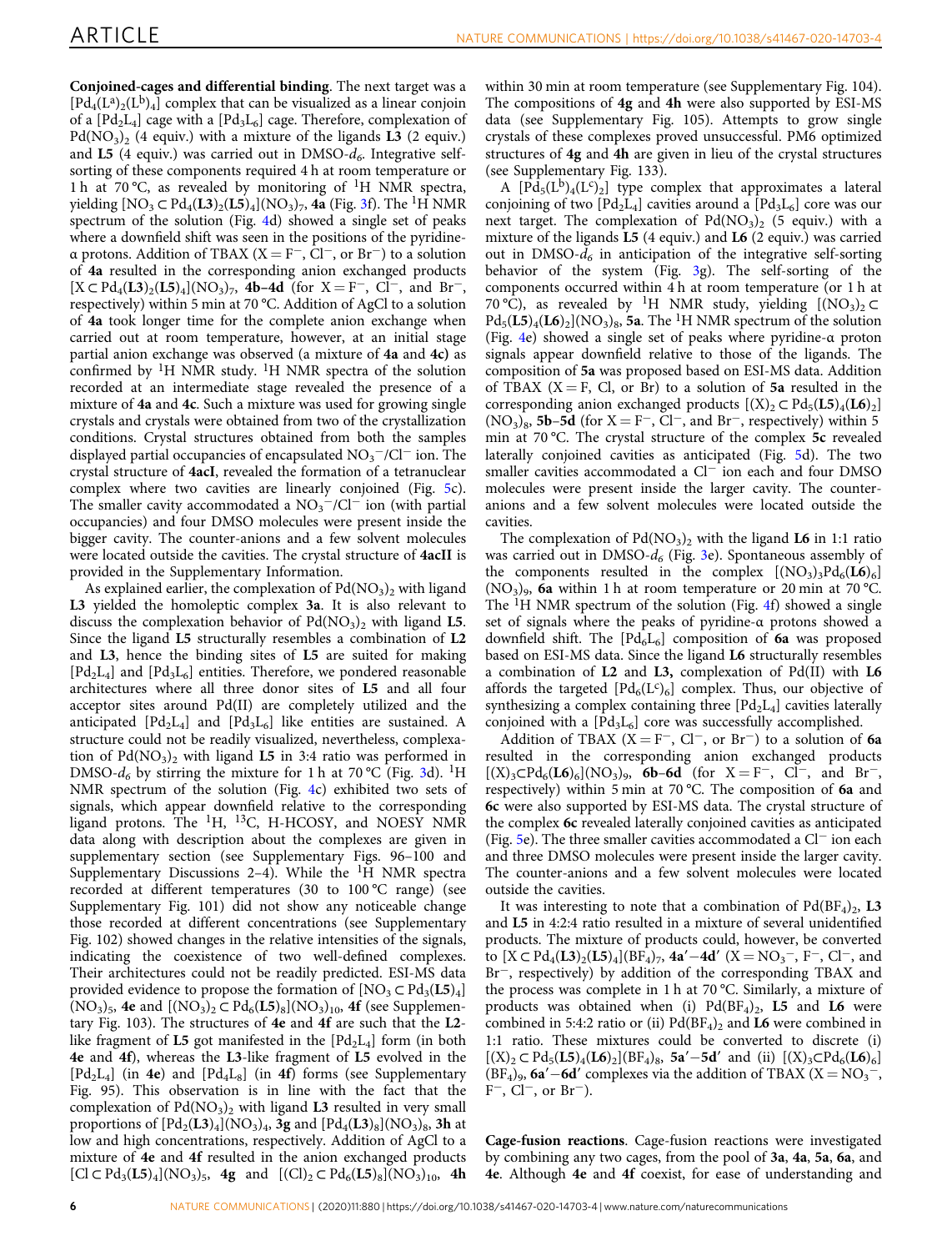calculation, the presence of 4f was neglected. The cage-fusion reactions were monitored by recording  $\rm{^{1}H}$  NMR spectra of the solutions as a function of time. The combination of the two homoleptic systems 3a and 4e in 1:3 ratio in DMSO-*d<sup>6</sup>* resulted in the heteroleptic system 4a within 4 h at room temperature or 20 min at 70 °C (Fig. [3h](#page-3-0)). In another instance, the combination of the homoleptic systems **6a** and **4e** in 1:3 ratio in DMSO- $d_6$ resulted in the heteroleptic system 5a, within 4 h at 70 °C (no changes occurred at room temperature) as shown in Fig. [3](#page-3-0)i. The **L3**-like fragment might prefer to form a  $[{\rm Pd}_3{\rm L}_6]$  entity, however, this fragment in the complex 4e exists in the less preferred  $[{\rm Pd}_2{\rm L}_4]$  form. Consumption of  $4e$  and the formation of  $4a$ or 5a containing the preferred  $[Pd_3L_6]$  entity is considered as the driving force of the cage-fusion reactions. However, a mixture of the homoleptic complexes 3a and 6a remained unchanged even after stirring for 24 h at 70 °C (Fig. [3j](#page-3-0)). Presumably, the complex 6a is quite stable and requires higher energy for a reshuffle in its architecture. No cage-fusion was observed when the heteroleptic complexes 4a and 5a were allowed to interact with each other. Similarly, no fusion was observed in experiments involving a homoleptic-heteroleptic pair of complexes such as 3a/4a, 3a/5a, 4e/4a, 4e/5a, 6a/4a, and 6a/5a (see Supplementary Methods and Supplementary Figs. 106–117, for all the cage-fusion reactions).

The integrative self-sorting phenomenon could be demonstrated in terms of the synthesis of 4a and 5a in separate reactions using  $Pd(NO<sub>3</sub>)<sub>2</sub>$  and appropriate ligands as shown in Fig. [3f](#page-3-0), g. These two integrative self-sorted complexes could also be prepared by cage-fusion reactions as discussed above. Thus, a cage-fusion reaction or direct combination of corresponding metal and ligand components yield the same final product, presumably through different routes $30$ . An unsuccessful cagefusion reaction (or no change) belongs in the category of narcissistic self-sorting. One such example of narcissistic selfsorting is observed when  $\mathrm{Pd}(\mathrm{NO}_3)_2$  is mixed with the ligands  $\mathbf{L3}$ and L6 in one-pot (Fig. [3](#page-3-0)k and Supplementary Fig. 110), yielding a mixture of the corresponding homoleptic complexes 3a and 6a only.

Ligand-displacement-induced cage-to-cage transformations. Subsequently, a variety of ligand-displacement-induced cage-tocage transformations were attempted as shown in Fig. [6](#page-7-0). A chosen cage was mixed with a calculated amount of externally added ligand(s), whereupon the bound ligand(s) are partially or completely displaced by the incoming ligand(s), leading to complete disappearance of the original cage and formation of a different cage. For example, the cage 3a could be transformed to the cage 6a in a cage-to-cage fashion via the interaction of 3a (2 equiv.) with L6 (6 equiv.) whereupon L3 (12 equiv.) and 6a (1 equiv.) were obtained (Fig. [6b](#page-7-0)). The list of successful cage-to-cage transformations include the conversion of 3a to 4a, 5a or 6a (Fig. [6a](#page-7-0), g, b); conversion of 4e to 4a or [6](#page-7-0)a (Fig. 6e, f); conversion of 4a to 6a (Fig. [6c](#page-7-0)); and conversion of 5a to 6a (Fig. [6](#page-7-0)d). The cage-to-cage transformations were monitored by recording  ${}^{1}H$ NMR spectra of the solutions as a function of time. All these transformations were complete in about 1 h at 70 °C. Fourteen different combinations were tried out of which seven (mentioned above) were successful (see Supplementary Methods and Supplementary Figs. 118–131, for all ligand-displacement reactions). The cages produced are probably more stable than the reactant cages in a qualitative sense.

#### **Discussion**

This article demonstrated the construction of multi-3D-cavity coordination cages via decoration of a [Pd3L<sup>6</sup> ] core with one or more  $[\text{Pd}_2\text{L}_4]$  units in a linear or lateral fashion, respectively. The

metal component used for the preparation of the cages was Pd  $(NO<sub>3</sub>)<sub>2</sub>$  and the cages formed (2a, 4a, 5a, and 6a) were found to encapsulate  $NO_3$ <sup>-</sup> in their  $[Pd_2L_4]$  moieties. The encapsulated  $NO<sub>3</sub><sup>−</sup>$  could be replaced by halides like F<sup>-</sup>, Cl<sup>-</sup>, or Br<sup>-</sup> by using corresponding TBAX. Notably, AgCl could be also used as a source of Cl<sup>−</sup> ion. In fact, Clever and co-workers<sup>[48](#page-10-0)</sup> used sparingly soluble AgCl as a source of Cl<sup>-</sup> that displaced bound  $BF_4^-$  ion from the cavity of certain coordination cages, resulting in consumption of AgCl and retention of the more soluble  $AgBF_4$  in solution. We have also demonstrated the use of AgCl where the Cl<sup>−</sup> ion displaced bound  $NO_3^-$  ion from the cavity of some coordination cages whereupon the more soluble  $AgNO<sub>3</sub>$  remained in solution<sup>[49](#page-10-0)</sup>. The requirement of the encapsulated anions in the creation of these assemblies was realized when attempts toward synthesizing  $Pd_2L_4$ ,  $[Pd_4(L^a)_2(L^b)_4]$ ,  $[Pd_5(L^b)_4(L^c)_2]$ , and  $[Pd_6(L^c)_6]$  cages using Pd  $(BF_4)_2$  failed and the experiments led to the formation of a mixture of unidentified products. Probably, the formation of the  $[Pd_2L_4]$ entity was hindered, due to repulsion between the closely placed metal ions, in the absence of an appropriate anionic template. This hindrance in turn prevented the building of the targeted conjoinedcages. The  $BF_4^-$  ion was found to be un-suitable as a template here. The addition of TBAX (where  $X = NO_3^-$ , F<sup>-</sup>, Cl<sup>-</sup>, and Br<sup>-</sup>, respectively) to these mixtures yielded the desired cages. Hence, the formation of Pd<sub>2</sub>L<sub>4</sub>, [Pd<sub>4</sub>(L<sup>a</sup>)<sub>2</sub>(L<sup>b</sup>)<sub>4</sub>], [Pd<sub>5</sub>(L<sup>b</sup>)<sub>4</sub>(L<sup>c</sup>)<sub>2</sub>], and [Pd<sub>6</sub>(L<sup>c</sup>)<sub>6</sub>] cages is feasible only when the smaller cavity is occupied by  $NO<sub>3</sub><sup>-1</sup>$ , F−, Cl−, or Br−, irrespective of the counter-anion present outside the cavity/cavities. Although the formation of the larger cavity (i.e.,  $[\text{Pd}_3\text{L}_6]$  entity) is anion independent, this did not help in the formation of corresponding conjoined-cages (4a, 5a, and 6a) since the formation of  $[{\rm Pd}_2{\rm L}_4]$  entity is essential.

Synthesis of the heteroleptic complex 4a through the combination of  $Pd(NO<sub>3</sub>)<sub>2</sub>$ , **L3** and **L5** in a single-pot is a perfect example of integrative self-sorting behavior $30,31$  $30,31$  $30,31$  since the homoleptic complexes formed by L3 and L5 were not observed in the final product profile. Integrative self-sorting was also observed for synthesis of the heteroleptic complex 5a from its components, i.e.,  $Pd(NO<sub>3</sub>)<sub>2</sub>$ , **L5** and **L6**. The formation of these heteroleptic complex is probably driven by the propensity of the L3-like fragment present in **L5** (and **L6**) to form  $[Pd_3L_6]$ -like entities.

The cages 4a and 5a are hitherto unknown examples of heteroleptic complexes wherein ligands of different denticity are coordinated to  $Pd(II)^8$  $Pd(II)^8$ . Thus, the present set of cages are unique due to their structural features and associated binding properties. The concept of making conjoined-cages, in an effortless manner opens a plethora of possibilities where suitable ligand design can help construct hitherto unknown architectures with unique structures.

#### Methods

General. The deuterated solvent DMSO-*d<sup>6</sup>* was obtained from Sigma-Aldrich. NMR spectra were recorded in DMSO-*d<sup>6</sup>* at room temperature (r.t.) on Bruker AV400 and AV500 spectrometers at 400 and 500 MHz for <sup>1</sup>H NMR, COSY, NOESY and at 100 and 125 MHz for <sup>13</sup>C NMR. Chemical shifts are reported in parts per million (ppm) relative to residual solvent protons (2.50 ppm for DMSO $d_6$  in <sup>1</sup>H NMR and 39.50 in <sup>13</sup>C NMR). The ESI mass spectra were recorded on Agilent Q-TOF spectrometers. Single crystal X-ray diffraction analysis was carried out using a Bruker D8 VENTURE instrument. The ligand L1 was synthesized as reported previously<sup>[20](#page-9-0)</sup>

Synthesis and characterization of the ligands. Triethylamine (0.24 mL, 1.685) mmol) was added in a dropwise manner to a stirred suspension of nicotinoyl chloride hydrochloride (0.300 g, 1.685 mmol) and 3-pyridylcarbinol (0.184 g, 0.16 mL, 1.685 mmol) in dry dichloromethane (DCM) (30 mL) maintained at 0–5 °C. The mixture was stirred at room temperature for 24 h under nitrogen atmosphere. In order to neutralize the acid, NaHCO<sub>3</sub> solution (10% *w/v*) was added slowly to the mixture until the evolution of  $CO<sub>2</sub>$  has ceased. The organic layer was washed with distilled water, separated and dried over anhydrous sodium sulfate. Purification of the crude product by column chromatography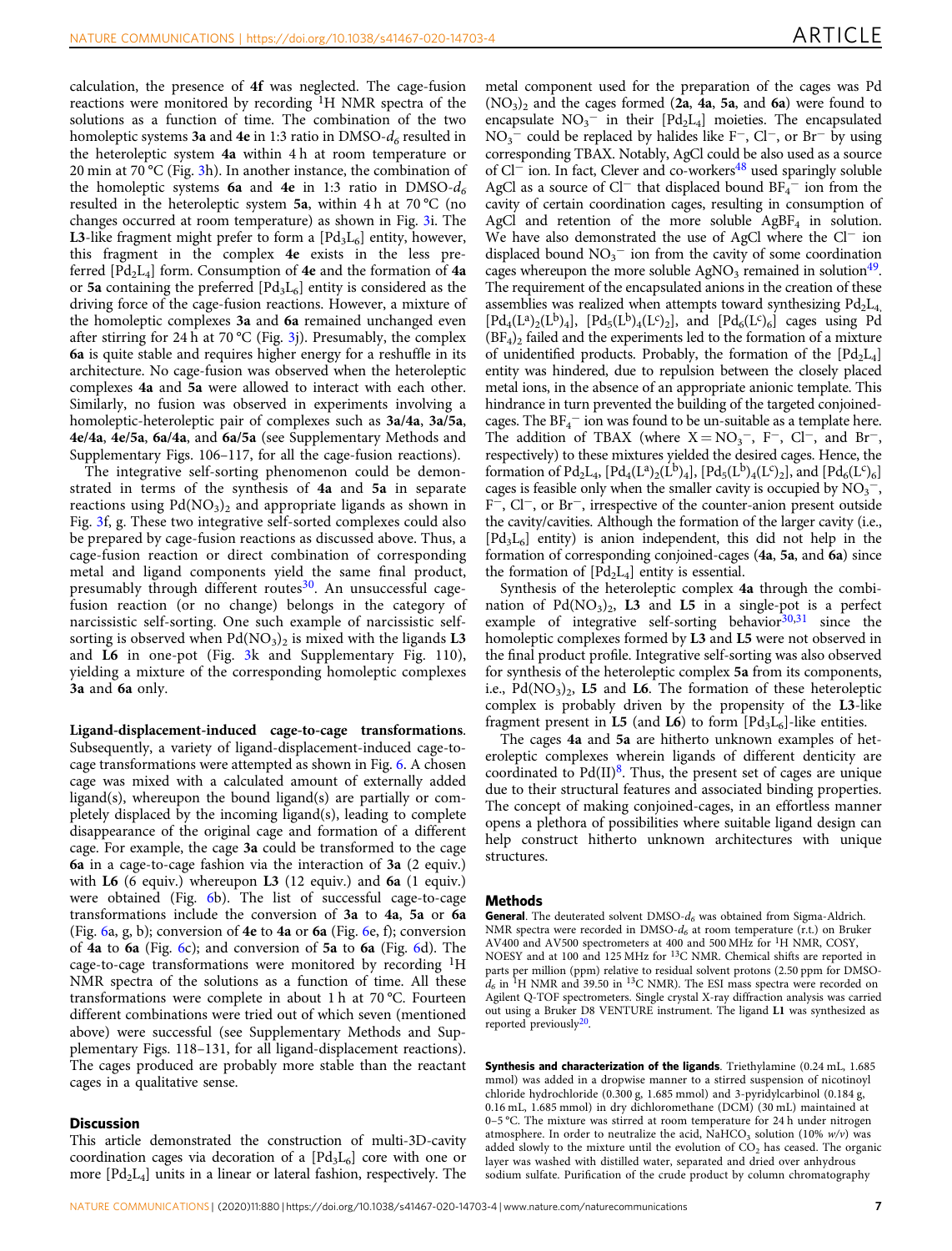<span id="page-7-0"></span>

Fig. 6 Ligand-displacement-induced cage-to-cage transformations. Initial-cage/ligand-input/final-cage/displaced-ligand a system 3a/L5/4a/L3; b system 3a/L6/6a/L3; c system 4a/L6/6a/L3&L5; d system 5a/L6/6a/L5; e system 4e/L3/4a/L5; f system 4e/L6/6a/L5; g system 3a/L5&L6/5a/L3 (stoichiometry are provided in the figure. The complex 4e coexists with 4f).

(ethyl acetate:hexane, 4:6) yielded the ligand L2 as a colorless liquid (0.288 g, yield 80%) (see Supplementary Figs. 1–6).

TLC (ethyl acetate:hexane, 40:60 v/v):  $R_f = 0.4$ ; <sup>1</sup>H NMR (500 MHz, DMSO- $d_6$ , room temperature): δ 9.12 (d, *J* = 1.3 Hz, 1H, Hf2), 8.82 (dd, *J1*= 4.8 Hz, *J2*= 1.6 Hz, 1H,  $H_{i2}$ ), 8.72 (d,  $J = 1.4$  Hz, 1H,  $H_{a2}$ ), 8.57 (m, 1H,  $H_{b2}$ ), 8.32 (m, 1H,  $H_{g2}$ ), 7.93 (d,  $J = 7.8$  Hz, 1H, H<sub>d2</sub>), 7.57 (m, 1H, H<sub>h2</sub>), 7.43 (m, 1H, H<sub>c2</sub>), 5.43 (s, 2H, He2); <sup>13</sup>C NMR (125 MHz, DMSO-*d<sup>6</sup>* , room temperature): δ 164.6, 153.8, 150.1, 149.5, 149.4, 137.0, 136.1, 131.5, 125.4, 124.0, 123.7, 64.3; HRMS (ESI,  $CH_2Cl_2/$ CH<sub>3</sub>OH):  $m/z$  Calcd. for C<sub>12</sub>H<sub>10</sub>N<sub>2</sub>O<sub>2</sub>: 214.2200, found 215.0820 [M + H]<sup>+</sup>.

Triethylamine (1.02 mL, 7.246 mmol) was added in a dropwise manner to a stirred suspension of nicotinoyl chloride hydrochloride (1.290 g, 7.246 mmol) and resorcinol (0.400 g, 3.633 mmol) in dry DCM (50 mL) maintained at 0–5 °C. The mixture was stirred at room temperature for 24 h under nitrogen atmosphere. In order to neutralize the acid,  $NAHCO<sub>3</sub>$  solution (10%  $w/v$ ) was added slowly to the mixture until the evolution of  $CO<sub>2</sub>$  has ceased. The organic layer was washed with distilled water, separated and dried over anhydrous sodium sulfate. Complete evaporation of the solvent yielded the ligand L3 as an off-white solid (0.872 g, yield 75%) (see Supplementary Figs. 18–22).

Melting point: 235 °C; <sup>1</sup>H NMR (500 MHz, DMSO- $d_6$ , room temperature):  $\delta$  9.28 (m, 2H, H<sub>a3</sub>), 8.91 (m, 2H, H<sub>b3</sub>), 8.48 (m, 2H, H<sub>d3</sub>), 7.66 (m, 2H, H<sub>c3</sub>), 7.60 (t, *J* <sup>=</sup> 8.3 Hz, 1H, Hf3), 7.43 (t, *J* <sup>=</sup> 2.3 Hz, 1H,Hg3), 7.34 (m, 2H, He3); <sup>13</sup>C NMR (125 MHz, DMSO-*d<sup>6</sup>* , room temperature): δ 163.4, 154.3, 150.8, 150.5, 137.5, 130.2,

125.0, 124.1, 119.9, 116.2; HRMS (ESI, CH<sub>2</sub>Cl<sub>2</sub>/CH<sub>3</sub>OH): *m/z* Calcd. for  $C_{18}H_{12}N_2O_4$ : 320.2989, Found 321.0680 [M + H]<sup>+</sup>.

The ligand, L1 (0.500 g, 1.431 mmol) was dissolved in 35 mL of THF: $H_2O$  (1:1) to obtain a clear solution. To this 1 mL of 2 N KOH was added and stirred at room temperature for 2 min, followed by addition of 0.5 mL of 4 N HCl. The reaction mixture was dried under vacuo yielding a solid (0.358 g, 97%), which was further purified by column chromatography using DCM:MeOH (3:7) to obtain the ligand L4. (see Supplementary Figs. 33–38).

Melting point: 223 °C; TLC (DCM:MeOH, 97:3 v/v):  $R_f = 0.3$ ; <sup>1</sup>H NMR (500 MHz, DMSO- $d_6$ , room temperature):  $\delta$  9.31 (s, 1H, H<sub>t</sub>/H<sub>h</sub>), 9.28 (s, 1H,  $H_f/H_h$ ), 8.75 (m, 1H, H<sub>a</sub>), 8.65 (m, 1H, H<sub>g</sub>), 8.60 (m, 1H, H<sub>b</sub>), 7.98 (m, 1H, H<sub>d</sub>), 7.48 (m, 1H, H<sup>c</sup> ), 5.46 (s, 2H, H<sup>e</sup> ); <sup>13</sup>C NMR (125 MHz, DMSO-*d<sup>6</sup>* , room temperature): δ 165.3, 163.9, 154.0, 153.4, 149.4, 149.3, 137.3, 136.4, 131.4, 126.8, 125.5, 123.8, 64.7; HRMS (ESI, CH<sub>2</sub>Cl<sub>2</sub>/CH<sub>3</sub>OH):  $m/z$  Calcd. for C<sub>13</sub>H<sub>10</sub>N<sub>2</sub>O<sub>4</sub> 258.2295, Found 259.0722 [M + H]

To a suspension of nicotinic acid (0.500 g, 4.065 mmol) and resorcinol (0.112 g, 1.018 mmol) in 50 mL dry DCM maintained at 0-5 °C, dimethylaminopyridine (DMAP) (0.062 g, 0.507 mmol) was added followed by *N*-ethyl-*N*´-(3-dimethylaminopropyl)carbodiimide hydrochloride (EDC.HCl) (0.195 g, 1.017 mmol). The reaction mixture was stirred for 12 h under nitrogen atmosphere. In order to neutralize the acid, NaHCO<sub>3</sub> solution (10% *w/v*) was added slowly to the mixture until the evolution of  $CO<sub>2</sub>$  has ceased. The organic layer was washed with distilled water, separated and dried over anhydrous sodium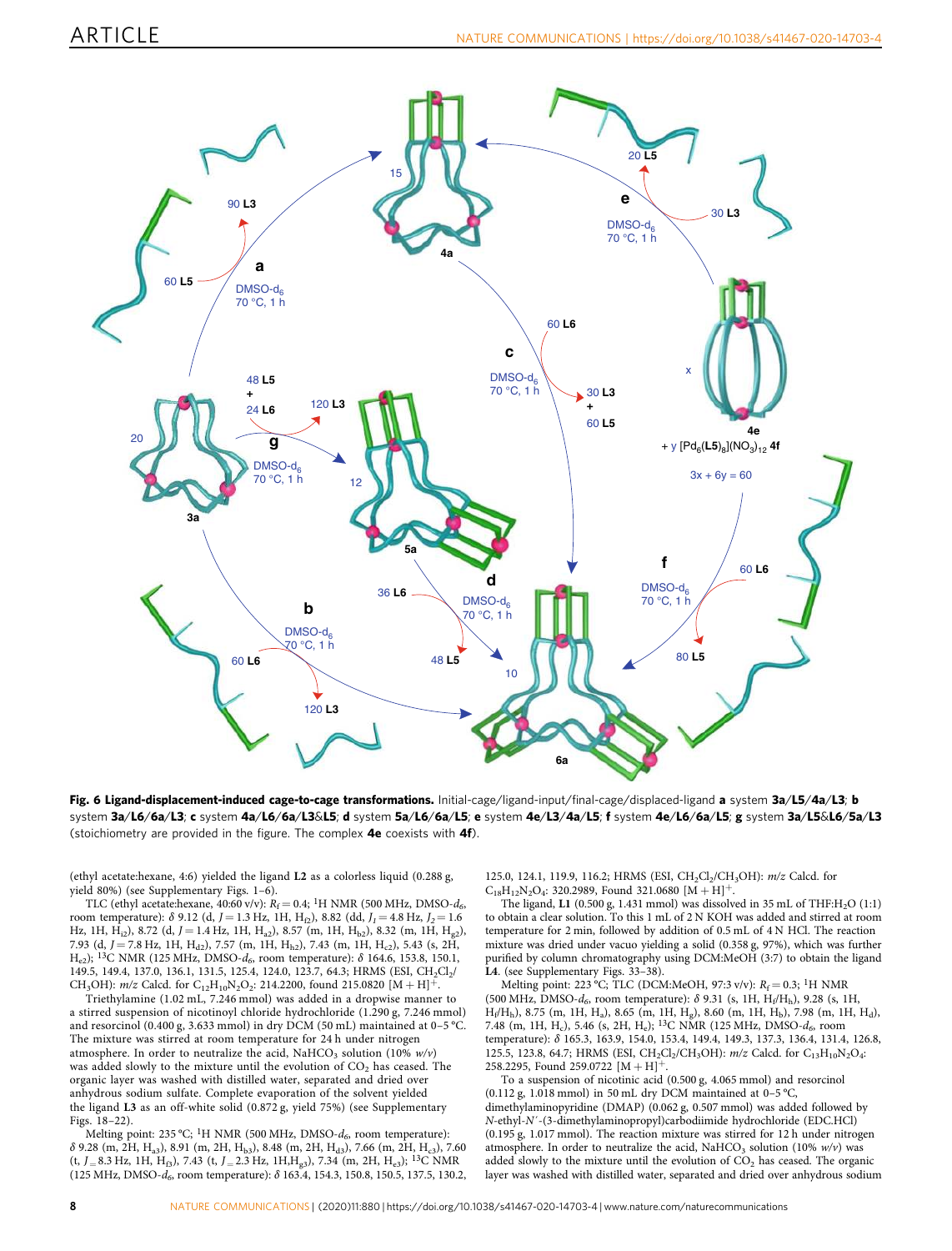sulfate. On standing the product precipitated out. It was isolated by filtration and dried under vacuo to obtain the ligand L4′ as a pale pink powder. (0.150 g, 68%) (see Supplementary Figs. 39–43).

<sup>1</sup>H NMR (500 MHz, DMSO- $d_6$ , room temperature):  $\delta$  9.80 (d, *J* = 7.5 Hz, 1H,  $-$ OH), 9.24 (m, 1H, H<sub>a</sub>), 8.89 (m, 1H, H<sub>b</sub>), 8.44 (m, 1H, H<sub>d</sub>), 7.64 (m, 1H, H<sub>c</sub>), 7.25 (m, 1H), 6.71 (dd, *J<sup>1</sup>* <sup>=</sup> 8.2 Hz, *J<sup>2</sup>* <sup>=</sup> 2.0 Hz, 3H); <sup>13</sup>C NMR (125 MHz, DMSO-*d<sup>6</sup>* , room temperature): δ 163.5, 158.4, 154.2, 151.2 150.5, 137.5, 130.0, 125.2, 124.1, 113.3, 112.2, 109.1.

To a suspension of 5-((pyridine-3-ylmethoxy)carbonyl)nicotinic acid, L4 (0.250 g, 0.968 mmol) and 3-hydroxyphenyl nicotinate, L4′ (0.208 g, 0.968 mmol) in 15 mL dry dimethylformamide (DMF) maintained at 0–5 °C, DMAP (0.059 g, 0.484 mmol) was added followed by addition of EDC·HCl (0.186 g, 0.968 mmol). The reaction mixture was stirred for 24 h under nitrogen atmosphere. Addition of water to the reaction mixture resulted in the precipitation of product. The product was isolated by filtration and dried under vacuo to obtain the ligand L5 as an offwhite solid powder (0.287 g, 65%). (see Supplementary Figs. 44–49).

Melting point: 238 °C; <sup>I</sup>H NMR (500 MHz, DMSO-d<sub>6</sub>, room temperature): δ 9.48 (d,  $J = 2.1$  Hz, 1H,  $H_{f5}/H_{h5}$ ), 9.41 (d,  $J = 2.0$  Hz, 1H,  $H_{f5}/H_{h5}$ ), 9.27 (d,  $J = 1.4$ Hz, 1H, H<sub>m5</sub>), 8.91 (m, 1H, H<sub>p5</sub>), 8.83 (s, 1H, H<sub>g5</sub>), 8.75 (s, 1H, H<sub>a5</sub>), 8.58 (m, 1H,  $H_{b5}$ ), 8.49 (m, 1H,  $H_{n5}$ ), 7.88 (m, 1H,  $H_{d5}$ ), 7.67 (m, 1H,  $H_{o5}$ ), 7.61 (t,  $J = 8.2$  Hz, 1H), 7.45 (m, 2H), 7.36 (m, 2H), 5.49 (s, 2H, He5); <sup>13</sup>C NMR (125 MHz, DMSO-*d<sup>6</sup>* , room temperature): δ 163.7, 163.4, 162.6, 154.3, 154.2, 150.8, 150.7, 150.6, 149.5, 149.5, 137.7, 137.5, 136.2, 131.3, 130.2, 125.7, 125.3, 124.9, 124.1, 123.7, 120.0, 119.8, 116.1, 64.8; HRMS (ESI, DCM:MeOH):  $m/z$  Calcd. for  $C_{25}H_{17}N_3O_6$ : 455.4190, Found 456.1196  $[M + H]$ <sup>+</sup>.

To a suspension of 5-((pyridine-3-ylmethoxy)carbonyl)nicotinic acid, L4 (0.469 g, 1.816 mmol) and resorcinol (0.100 g, 0.908 mmol) in 15 mL dry DMF maintained at 0–5 °C, DMAP (0.055 g, 0.4541 mmol) was added followed by EDC·HCl (0.348 g, 1.816 mmol). The reaction mixture was stirred for 24 h under nitrogen atmosphere. Addition of water to the reaction mixture resulted in the precipitation of product. The product was isolated by filtration and dried under vacuo to obtain the ligand L6 as an off-white solid. (see Supplementary Figs. 63–68).

Melting point: 251 °C; <sup>1</sup>H NMR (500 MHz, DMSO- $d_6$ , room temperature): δ 9.49 (s, 2H,  $H_{\text{f6}}/H_{\text{h6}}$ ), 9.42 (s, 2H,  $H_{\text{h6}}/H_{\text{f6}}$ ), 8.83 (s, 2H,  $H_{\text{g6}}$ ), 8.75 (s, 2H,  $H_{\text{a6}}$ ), 8.58 (m, 2H, H<sub>b6</sub>), 7.97 (m, 2H, H<sub>d6</sub>), 7.62 (t, *J* = 8.3 Hz, 3H, H<sub>j6</sub>), 7.46 (m, 2H, H<sub>c6</sub>,  $H_{\rm k6}$ ), 7.37 (m, 2H, H<sub>i6</sub>), 5.49 (s, 4H, H<sub>e6</sub>); <sup>13</sup>C NMR (125 MHz, DMSO-*d<sub>6</sub>*, room temperature): δ 163.7, 162.6, 154.2, 150.6, 149.6, 149.5, 137.7, 136.2, 131.3, 130.3, 125.7, 125.3, 123.7, 123.7, 120.0, 116.1, 64.8; HRMS (ESI, DCM:MeOH): *m/z* Calcd. for  $C_{32}H_{22}N_4O_8$ : 590.5391, Found 591.1501  $[M + H]$ <sup>+</sup>.

Synthesis and characterization of the complexes. The ligand L2 (12.85 mg, 0.059 mmol) was added to a solution of  $Pd(NO<sub>3</sub>)<sub>2</sub>$  (6.91 mg, 0.029 mmol) in 3 mL of DMSO. The reaction mixture was stirred at room temperature for 10 min subsequent, addition of 10 mL of ethyl acetate to the reaction mixture precipitated a white solid, which was separated by centrifugation. The solid was washed with  $2 \times 2$  mL of acetone and dried under vacuum to obtain the complex [NO<sub>3</sub>  $\subset$  $\text{Pd}_2\text{(L2)}_4\text{](NO}_3)$ <sub>3</sub>, 2a as a mixture of diastereomers (16.80 mg, isolated yield 85%) (see Supplementary Figs. 7–13).

Melting point: 232 °C (decomposed); <sup>1</sup>H NMR (500 MHz, DMSO- $d_6$ , room temperature):  $\delta$  9.12 (1H, H<sub>f2</sub>), 8.82 (1H, H<sub>i2</sub>), 8.72 (1H, H<sub>a2</sub>), 8.57 (1H, H<sub>b2</sub>), 8.33  $(1H, H_{e2}), 7.94$  (1H,  $H_{d2}$ ), 7.57 (1H,  $H_{h2}$ ), 7.44 (1H,  $H_{c2}$ ), 5.43 (1H,  $H_{e2}$ ) [multiplicity has not been given as it is a mixture of isomers]; <sup>13</sup>C NMR (125 MHz, DMSO-*d<sup>6</sup>* , room temperature): δ 162.3, 155.0, 153.2, 153.1, 150.6, 149.3, 149.2, 141.9, 139.3, 139.23, 134.9, 128.7, 128.6, 127.6, 126.4, 118.0, 64.7. DOSY NMR (500 MHz, DMSO-*d<sup>6</sup>* , 298 K): *D* = 1.12 × 10−<sup>10</sup> m<sup>2</sup> s−<sup>1</sup> ; HRMS (ESI, DMSO): *m/z* Calcd. for  $[2a-1 \cdot NO_3]$ <sup>1+</sup> 1256.0705, found 1256.0688; Calcd. for  $[2a-2 \cdot NO_3]$ <sup>2+</sup> 597.0416, found 597.0410; Calcd. for  $[2a-3\cdot NO_3]^{3+}$  377.3651, found 377.3639.

Addition of appropriate TBAX to the complex 2a, afforded the complexes  $[X \subset$ Pd<sub>2</sub>(L2)<sub>4</sub>](NO<sub>3</sub>)<sub>3</sub>, 2b-2d. (see Supplementary Methods and Supplementary Figs. 14, 15).

A solution of Pd(BF<sup>4</sup> )<sup>2</sup> was prepared in 0.4 mL of DMSO-*d<sup>6</sup>* by stirring a mixture of PdI<sup>2</sup> (1.80 mg, 0.005 mmol) and AgBF<sup>4</sup> (1.95 mg, 0.010 mmol) at 90 °C for 30 min The precipitated AgI was separated by centrifugation. The ligand L2 (2.14 mg, 0.010 mmol) was added to the supernatant and the reaction mixture was stirred at 70 °C for 2 h. To this solution tetra-*n*-butylammonium nitrate (0.76 mg, 0.0026 mmol) was added and heated for 5 min at 70 °C, resulting in the complex  $[NO<sub>3</sub> \subset Pd<sub>2</sub>(L2)<sub>4</sub>](BF<sub>4</sub>)<sub>4</sub>$ , 2a'. The <sup>1</sup>H NMR spectrum of the complex 2a' is closely comparable with that of complex 2a.

HRMS (ESI, DMSO):  $m/z$  Calcd. for  $[2a' - 1 \cdot BF_4]$ <sup>1+</sup> 1305.1025, found 1305.0914; Calcd. for  $[2a'-2\cdot BF_4]^{2+}$  609.5496, found 609.5459; Calcd. for  $[2a'-3•BF<sub>4</sub>]$ <sup>3+</sup> 377.3651, found 377.3636.

Complexes  $[X \subset Pd_2(L2)_4](NO_3)_3$ , 2b′-2d′ were prepared in a similar way. (see Supplementary Methods and Supplementary Figs. 16, 17).

The ligand L3 (19.21 mg, 0.059 mmol) was added to a solution of  $Pd(NO<sub>3</sub>)<sub>2</sub>$ (6.91 mg, 0.029 mmol) in 3 mL of DMSO. The reaction mixture was stirred at room temperature for 10 min. Subsequent, slow diffusion of toluene vapor into reaction mixture precipitated a crystalline solid, which was separated by filtration. The solid was dried under vacuum to yield the complex  $[{\bf Pd}_3({\bf L3})_6]({\bf NO}_3)_6$ , 3a (22.72 mg, isolated yield 58%) (see Supplementary Figs. 23–27).

Melting point: 258 °C (decomposed); <sup>1</sup>H NMR (500 MHz, DMSO- $d_6$ , room temperature):  $\delta$  10.24 (bs, 2H, H<sub>a3</sub>), 9.68 (bs, 2H, H<sub>b3</sub>), 8.65 (bs, 2H, H<sub>d3</sub>), 7.98 (m, 2H, H<sub>c3</sub>), 7.67 (t, *J* = 8.15 Hz, 1H, H<sub>f3</sub>), 7.37 (m, *J* = 2.3 Hz, 3H, H<sub>e3</sub>/H<sub>g3</sub>); <sup>13</sup>C NMR (125 MHz, DMSO- $d_6$ , room temperature): δ 161.7, 154.9, 152.6, 150.7, 141.6, 130.7, 128.6, 127.7, 120.6, 116.8; DOSY NMR (500 MHz, DMSO-*d<sup>6</sup>* , 298 K): *D* = 9.54 × 10<sup>-11</sup> m<sup>2</sup> s<sup>-1</sup>; HRMS (ESI, DMSO): *m/z* Calcd. for [3a-2•NO<sub>3</sub>]<sup>2+</sup> 1244.0733, found 1244.0722; Calcd. for  $[3a-5NO<sub>3</sub>]^{5+}$  460.4369, found 460.4373.

A solution of Pd(BF<sup>4</sup> )<sup>2</sup> was prepared in 0.5 mL of DMSO-*d<sup>6</sup>* by stirring a mixture of  $PdI<sub>2</sub>$  (1.80 mg, 0.005 mmol) and  $AgBF<sub>4</sub>$  (1.95 mg, 0.010 mmol) at 90 °C for 30 min The precipitated AgI was separated by centrifugation. The ligand L3 (3.20 mg, 0.010 mmol) was added to the supernatant and the reaction mixture was stirred at room temperature for 10 min to afford the complex  $[{\bf Pd}_{3}(L3)_{6}]({\bf BF}_{4})_{6}$ , 3b. The <sup>1</sup>H NMR spectrum of the complex 3b is closely comparable with that of complex 3a except for  $H_{g3}$ , 7.30 (s, 1H,  $H_{g3}$ ). (see Supplementary Fig. 29).

HRMS (ESI, DMSO):  $m/z$  Calcd. for  $[3b-3 \cdot BF_4]^{3+}$  833.7355, found 833.7359; Calcd. for  $[3b-4\cdot BF_4]^{4+}$  603.5511, found 603.5510; Calcd. for  $[3b-5\cdot BF_4]^{5+}$ 465.4402, found 465.4403.

Complexes  $[Pd_3(L3)_6](X)_6$ , 3c-3f were prepared in a similar way. (see Supplementary Methods and Supplementary Fig. 28).

The ligands L3 (8.00 mg, 0.025 mmol) and L5 (22.77 mg, 0.050 mmol) were added to a solution of  $Pd(NO<sub>3</sub>)<sub>2</sub>$  (11.52 mg, 0.050 mmol) in 5 mL of DMSO. The reaction mixture was stirred at 70 °C for 1 h to obtain a clear solution. Subsequent, slow diffusion of toluene vapor to the resulting solution precipitated a crystalline solid, which was separated by filtration. The solid was dried under vacuum to obtain the complex  $[NO_3 \subset Pd_4(L3)_2(L5)_4](NO_3)_7$ , 4a (18.98 mg, isolated yield 45%). (see Supplementary Figs. 50–58).

Melting point: 260 °C (decomposed); <sup>1</sup>H NMR (500 MHz, DMSO- $d_6$ , room temperature): δ 11.02 (s, 4H, H<sub>f5</sub>), 10.65 (s, 4H, H<sub>h5</sub>), 10.25 (d, *J* = 3.5 Hz, 8H, H<sub>m5</sub>, H<sub>a3</sub>), 10.05 (s, 4H, H<sub>a5</sub>), 9.66 (d, *J* = 4.2 Hz, 8H, H<sub>p5</sub>, H<sub>b3</sub>), 9.35 (d, *J* = 4.5 Hz, 4H,  $H_{\text{b5}}$ ), 8.92 (s, 4H,  $H_{\text{g5}}$ ), 8.66 (d, *J* = 6.5 Hz, 8H,  $H_{\text{n5}}$ ,  $H_{\text{d3}}$ ), 8.16 (m, 4H,  $H_{\text{d5}}$ ), 8.00–7.97 (m, 8H,  $\overline{H}_{0.5}$ , H<sub>c3</sub>), 7.82 (m, 4H, H<sub>c5</sub>), 7.70–7.66 (m, 4H), 7.41–7.35 (m, 16H), 5.56 (m, 8H, H<sub>e5</sub>); <sup>13</sup>C NMR (125 MHz, DMSO- $d_6$ , room temperature): δ 161.9, 161.8, 161.3, 156.6, 155.0, 152.6, 150.8, 150.8, 149.4, 141.6, 139.5, 134.8, 130.8, 129.1, 129.0, 128.7, 128.6, 127.8, 126.7, 120.9, 120.7, 117.0, 65.3; DOSY NMR (500 MHz, DMSO-*d*<sub>6</sub>, 298 K): D = 8.51 × 10<sup>-11</sup> m<sup>2</sup> s<sup>-1</sup>; HRMS (ESI, DMSO): *m/z* Calcd. for [4a–3•NO<sub>3</sub>]<sup>3+</sup> 1065.7228, found 1065.7184; Calcd. for [4a–6•NO<sub>3</sub>]<sup>6+</sup> 501.8678, found 501.8661.

Addition of appropriate TBAX to the complex  $4a,$  afforded the complexes  $\mathbf{X} \subset$  $Pd_4(L1)_2(L2)_4(NO_3)_7$ , 4b–4d. (see Supplementary Methods and Supplementary Figs. 59, 60, 61).

A solution of  $Pd(BF_4)$ <sub>2</sub> was prepared in 0.4 mL of DMSO- $d_6$  by stirring a mixture of  $PdI_2$  (1.80 mg, 0.005 mmol) and  $AgBF_4$  (1.95 mg, 0.010 mmol) at 90 °C for 30 min The precipitated AgI was separated by centrifugation. The ligands L3 (0.80 mg, 0.003 mmol) and L5 (2.28 mg, 0.005 mmol) were added the supernatant and heated at 70 °C for 2 h, yielding an oligomer. To the solution containing the oligomer, tetra-*n*-butylammonium nitrate (0.38 mg, 0.0012 mmol) in 0.1 mL of DMSO- $d_6$  was added and heated at 70 °C for 1 h resulting in the formation of complex  $[NO_3 \subset Pd_4(L3)_2(L5)_4](BF_4)_7$ , 4a'. The <sup>1</sup>H NMR spectrum of the complex 4a′ is closely comparable with the data of complex 4a.

Complexes  $[X \subset Pd_4(L3)_2(L5)_4] (BF_4)_7$ , 4b′ -4d′ were prepared in a similar way. (see Supplementary Methods and Supplementary Fig. 62).

The ligands L5 (18.22 mg, 0.040 mmol) and L6 (11.81 mg, 0.020 mmol) were added to a solution of  $Pd(NO<sub>3</sub>)<sub>2</sub>$  (11.52 mg, 0.050 mmol) in 5 mL of DMSO. The reaction mixture was stirred at 70 °C temperature for 2 h. Subsequently, slow diffusion of toluene vapor to the reaction mixture precipitated a crystalline solid, which was separated by filtration. The solid was dried under vacuum to obtain the complex  $[(NO<sub>3</sub>)<sub>2</sub> \subset Pd<sub>5</sub>(L5)<sub>4</sub>(Lo<sub>2</sub>](NO<sub>3</sub>)<sub>8</sub>$ , 5a (15.76 mg, isolated yield 38%). (see Supplementary Figs. 69–77).

Melting point: 272 °C (decomposed); <sup>1</sup>H NMR (500 MHz, DMSO- $d_6$ , room temperature): δ 11.04 (s, 8H, H<sub>f5</sub>, H<sub>f6</sub>), 10.67 (s, 8H, H<sub>h5</sub>, H<sub>h6</sub>), 10.26 (d, 4H, H<sub>m5</sub>), 10.06 (s, 8H, H<sub>a5</sub>, H<sub>a6</sub>), 9.68 (s, 4H, H<sub>p5</sub>), 9.36 (d, 8H, H<sub>b5</sub>, H<sub>b6</sub>), 8.94 (s, 8H, H<sub>g5</sub>,  $H_{\text{g6}}$ ), 8.67 (d, *J* = 8.2 Hz, 4H, H<sub>n5</sub>), 8.18 (bs, 8H, H<sub>d5</sub>, H<sub>d6</sub>), 8.01–7.98 (m, 4H, H<sub>o5</sub>)  $7.85$  – 7.82 (m, 8H, H<sub>c5</sub>, H<sub>c6</sub>), 7.75–7.71 (m, 4H), 7.48–7.41 (m, 16H), 5.64-5.53 (m, 16H, He5, He5); <sup>13</sup>C NMR (125 MHz, DMSO-*d<sup>6</sup>* , room temperature): δ 161.8, 161.3, 156.5, 150.8, 149.3, 141.5, 139.5, 134.8, 130.8, 128.9, 128.6, 126.6, 120.9, 116.8, 65.2; DOSY NMR (500 MHz, DMSO- $d_6$ , 298 K):  $D = 5.75 \times 10^{-11}$  m<sup>2</sup> s<sup>-1</sup>; HRMS (ESI, DMSO):  $m/z$  Calcd. for  $[5a-3-NO<sub>3</sub>]$ <sup>3+</sup> 1322.7259, found 1322.7248; Calcd. for  $[5a-4\cdot NO_3]^{4+}$  976.5475, found 976.5474.

Addition of appropriate TBAX to the complex 5a, provided the complexes  $[(X)_2 \subset Pd_5(L5)_4(L6)_2]$ (NO<sub>3</sub>)<sub>8</sub>, 5b–5d. (see Supplementary Methods and Supplementary Figs. 78–81).

A solution of Pd(BF<sup>4</sup> )<sup>2</sup> was prepared in 0.4 mL of DMSO-*d<sup>6</sup>* by stirring a mixture of PdI<sub>2</sub> (1.80 mg, 0.005 mmol) and AgBF<sub>4</sub> (1.95 mg, 0.010 mmol) at 90  $^{\circ}$ C for 30 min The precipitated AgI was separated by centrifugation. The ligands L5 (1.82 mg, 0.004 mmol) and L6 (1.18 mg, 0.002 mmol) were added to the supernatant and heated at 70 °C for 2 h to obtain the oligomer. To the solution containing the oligomer, a solution of tetra-*n*-butylammonium nitrate (0.61 mg, 0.002 mmol) in 0.1 mL of DMSO- $d_6$  was added and heated at 70 °C for 1 h resulting in the complex  $[(NO<sub>3</sub>)<sub>2</sub> \subset Pd<sub>5</sub>(L5)<sub>2</sub>(L6)<sub>4</sub>](NO<sub>3</sub>)<sub>8</sub>$ , 5a'. The <sup>1</sup>H NMR spectrum of the complex 5a′ is closely comparable with the data of complex 5a.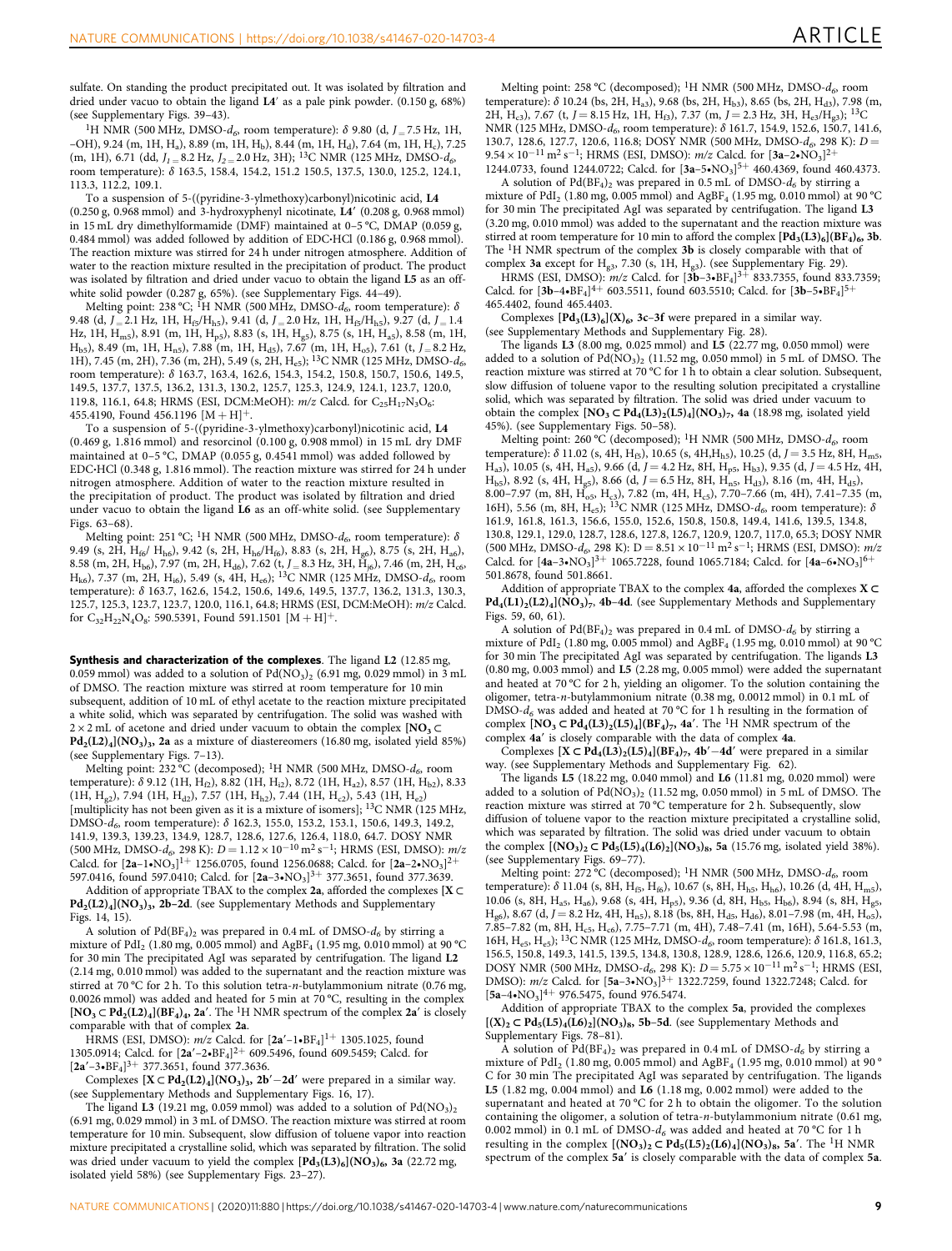<span id="page-9-0"></span>Complexes  $[(X)_2 \subset Pd_5(L5)_2(L6)_4] (NO_3)_8$ , 5a' -5d' were prepared in a similar way. (see Supplementary Methods and Supplementary Fig. 82).

The ligand **L6** (29.53 mg, 0.050 mmol) was added to a solution of  $Pd(NO<sub>3</sub>)<sub>2</sub>$ (11.52 mg, 0.050 mmol) in 5 mL of DMSO. The reaction mixture was stirred at 70 °C for 20 min to obtain a clear solution. Subsequently, addition of 15 mL of ethyl acetate to the reaction mixture precipitated a white solid, which was separated by centrifugation. The solid was washed with  $3 \times 3$  mL of acetone and dried under vacuum to obtain the complex  $[(NO<sub>3</sub>)<sub>3</sub> \subset P d<sub>6</sub>(Lo)<sub>6</sub>](NO<sub>3</sub>)<sub>9</sub>$ , 6a (36.98 mg, isolated yield 90%). (see Supplementary Figs. 83–88).

Melting point: 288 °C (decomposed); <sup>1</sup>H NMR: 11.04 (s, 12H, H<sub>f6</sub>), 10.68 (s, 12H, H<sub>h6</sub>), 10.06 (s, 12H, H<sub>a6</sub>), 9.37 (d, *J* = 8.2 Hz, 12H, H<sub>b6</sub>), 8.94 (s, 12H, H<sub>g6</sub>), 8.19 (d,  $J = 7.2$  Hz, 12H, H<sub>d6</sub>), 7.80 (s, 12H, H<sub>c6</sub>), 7.75 (bs, 6H), 7.48 (bs, 18H), 5.58 (bs, 24H, H<sub>e5</sub>); HRMS (ESI, DMSO):  $m/z$  Calcd. for  $[6a-5\cdot NO_3]^{5+}$  923.0424, found 923.0411.

Addition of appropriate TBAX to the complex 6a, resulted in the complexes  $[(X)_3 \subset Pd_6(L6)_6] (NO_3)_9$ , 6b–6d. (see Supplementary Methods and Supplementary Figs. 89–93).

A solution of  $Pd(BF_4)$ <sub>2</sub> in 0.4 mL of DMSO- $d_6$  was prepared by stirring a mixture of PdI<sub>2</sub> (1.80 mg, 0.005 mmol) and AgBF<sub>4</sub> (1.95 mg, 0.010 mmol) at 90 °C for 30 min The precipitated AgI was separated by centrifugation. The ligand L6 (2.95 mg, 0.005 mmol) was added to the supernatant and heated at 70 °C for 2 h to obtain the oligomer. To the solution containing the oligomer, a solution of tetra-*n*butylammonium nitrate (0.76 mg, 0.0025 mmol) was added and heated at 70 °C for 20 min resulting the complex  $[(NO_3)_3 \subset P d_6 (Lo)_6](BF_4)_9$ , 6a'. The <sup>1</sup>H NMR spectrum of the complex 6a′ is closely comparable with the data of complex 6a.

Complexes  $[(X)_3 \subset Pd_6(L6)_6](BF_4)_9$ , 6b<sup>'</sup>−6d' were prepared in a similar way. (see Supplementary Methods and Supplementary Fig. 94).

#### Data availability

The authors declare that the data supporting the findings of this study are available within the Supplementary Information files and from the corresponding author upon reasonable request. Comparison of chemical shift values 4a–4d, 5a–5d, and 6a–6d are given in Supplementary Tables 2–4. The X-ray crystallographic coordinates for structures reported in this study have been deposited at the Cambridge Crystallographic Data Center (CCDC), under deposition numbers 1941617-1941622. These data can be obtained free of charge from The Cambridge Crystallographic Data Center via [www.ccdc.](http://www.ccdc.cam.ac.uk/data_request/cif) [cam.ac.uk/data\\_request/cif](http://www.ccdc.cam.ac.uk/data_request/cif). Crystallographic data are given in Supplementary Tables 5 and 6.

Received: 26 July 2019; Accepted: 22 January 2020; Published online: 14 February 2020

#### References

- 1. Cook, T. R. & Stang, P. J. Recent developments in the preparation of chemistry of metallacycles and metallacages via coordination. *Chem. Rev.* 115, 7001–7045 (2015).
- 2. Harris, K., Fujita, D. & Fujita, M. Giant hollow  $M_nL_{2n}$  spherical complexes: structure, functionalisation and applications. *Chem. Commun.* 49, 6703–6712 (2013).
- 3. Brown, C. J., Dean Toste, F., Bergman, R. G. & Raymond, K. N. Supramolecular catalysis in metal-ligand cluster hosts. *Chem. Rev.* 115, 3012–3035 (2015).
- 4. McConnell, A. J., Wood, C. S., Neelakandan, P. P. & Nitschke, J. R. Stimuliresponsive metal-ligand assemblies. *Chem. Rev.* 115, 7729–7793 (2015).
- 5. Chakraborty, S. & Newkome, G. R. Terpyridine-based metallosupramolecular constructs: tailored monomers to precise 2D-motifs and 3D-metallocages. *Chem. Soc. Rev.* 47, 3991–4016 (2018).
- 6. Debata, N. B., Tripathy, D. & Chand, D. K. Self-assembled coordination complexes from various palladium(II) components and bidentate or polydentate ligands. *Coord. Chem. Rev.* 256, 1831–1945 (2012).
- 7. Pullen, S. & Clever, G. H. Mixed-ligand metal-organic frameworks and heteroleptic coordination cages as multifunctional scaffolds-A comparison. *Acc. Chem. Res.* 51, 3052–3064 (2018).
- 8. Bardhan, D. & Chand, D. K. Palladium(II) based self-assembled heteroleptic coordination architectures: A growing family. *Chem. Eur. J.* 25, 12241–12269 (2019).
- 9. Vasdev, R. A. S., Preston, D. & Crowley, J. D. Multicavity metallosupramolecular architectures. *Chem. Asian J.* 12, 2513–2523 (2017).
- 10. Yang, H. -B. *Metallomacrocycles: From Structures to Applications* (RSC, 2018).
- 11. Rizzuto, F. J. & Nitschke, J. R. Stereochemical plasticity modulates cooperative binding in a Co<sup>II</sup><sub>12</sub>L<sub>6</sub> cuboctahedron. *Nat. Chem.* 9, 903-908 (2018).
- 12. Gil-Ramŕez, G., Leigh, D. A. & Stephens, A. J. Catenanes: fifty years of molecular links. *Angew. Chem. Int. Ed.* 54, 6110–6150 (2015).
- 13. Zhang, L. et al. Stereoselective synthesis of a composite knot with crossings. *Nat. Chem.* 10, 1083–1088 (2018).
- 14. Ruben, M., Rojo, J., Romeo-Salguero, F. J., Uppadine, L. H. & Lehn, J. -M. Grid type metal ion architecture: functional supramolecular arrays. *Angew. Chem. Int. Ed.* 43, 3644–3662 (2004).
- 15. Prusty, S., Yazaki, K., Yoshizawa, M. & Chand, D. K. A truncated molecular star. *Chem. Eur. J.* 23, 12456–12461 (2017).
- 16. Schmittel, M., Kalsani, V., Fenske, D. & Wiegrefe, A. Self-assembly of heteroleptic [2x2] and [2x3] nanogrids. *Chem. Commun*. 490–491 (2004).
- 17. Baxter, P. N. W., Lehn, J. -M., Kneisel, B. O., Baum, G. & Fenske, D. The designed self-assembly of multicomponent and multicompartmental cylindrical nanoarchitectures. *Chem. Eur. J.* 5, 113–120 (1999).
- 18. Schmittel, M., Saha, M. L. & Fan, J. Scaffolding a cage-Like 3D framework by coordination and constitutional dynamic chemistry. *Org. Lett.* 13, 3916–3919 (2011).
- 19. Ronson, T. K., Nowell, H., Westcott, A. & Hardie, M. J. Bow-tie metallocryptophanes from a carboxylate derived cavitands. *Chem. Commun.* 47, 176–178 (2011).
- 20. Bandi, S., Pal, A. K., Hanan, G. S. & Chand, D. K. Stoichiometrically controlled revocable self-assembled "spiro" versus quadruple-stranded "double-decker" type coordination cages. *Chem. Eur. J.* 20, 13122–13126  $(2014)$
- 21. Johnstone, M. D., Schwarze, E. K., Clever, G. H. & Pfeffer, F. M. Modular synthesis of linear bis- and tris-monodentate fused [6]polynorbornane-based ligands and their assembly into coordination cages. *Chem. Eur. J.* 21, 3948–3955 (2015).
- 22. Yazaki, K. et al. Polyaromatic molecular peanuts. *Nat. Commun.* 8, 15914–15922 (2017).
- 23. Preston, D., Lewis, J. E. M. & Crowley, J. D. Multicavity  $[Pd_nL_4]^{2n+}$  cages with controlled segregated binding of different guests. *J. Am. Chem. Soc.* 139, 2379–2386 (2017).
- 24. Shankar, B., Elumalai, P., Sathiyashivan, S. D. & Sathiyendiran, M. Spheroid metallocavitands with eight calixarene-shaped receptors on the surface. *Inorg. Chem.* 53, 10018–10020 (2014).
- 25. Elani, Y., Law, R. V. & Ces, O. Vesicle-based artificial cells as chemical microreactors with spatially segregated reactions pathways. *Nat. Commun.* 5, 5305–5310 (2014).
- 26. Cannon, G. C. et al. Microcompartments in prokaryotes: carboxysomes and related polyhedral. *Appl. Environ. Microbiol.* 67, 5351–5361 (2001).
- 27. Baxter, P., Lehn, J. -M., DeCian, A. & Fischer, J. Multicomponent selfassembly: spontaneous formation of a cylindrical complex from five ligands and six metal ions. *Angew. Chem. Int. Ed. Engl.* 32, 69–72 (1993).
- Klein, C. et al. A new structural motif for an enantiomerically pure metallosupramolecular Pd4L<sup>8</sup> aggregate by anion templating. *Angew. Chem. Int. Ed.* 53, 3739–3742 (2014).
- 29. Bourgeois, J. -P., Fujita, M., Kawano, M., Sakamoto, S. & Yamaguchi, K. A cationic guest in a 24<sup>+</sup> cationic host,. *J. Am. Chem. Soc.* 125, 9260–9261 (2003).
- 30. Saha, M. L. & Schmittel, M. Degree of molecular self-sorting in multicomponent systems. *Org. Biomol. Chem.* 10, 4651–4684 (2012).
- Bloch, W. M. & Clever, G. H. Integrative self-sorting of coordination cages based on 'naked' metal ions. *Chem. Commun.* 53, 8506–8516 (2017).
- 32. Gleick, J. *Chaos: Making a New Science*, (Penguin, New York, 1988).
- 33. Kauffman, S. *At Home in the Universe* (Oxford University Press, Oxford, U.K., 1995).
- 34. Whitesides, G. M. & Grzybowski, B. Self-assembly at all scales. *Science* 295, 2418–2421 (2002).
- 35. Saha, M. L. & Schmittel, M. Metal-ligand exchange in a cyclic array: the stepwise advancement of supramolecular complexity. *Inorg. Chem.* 55, 12366–12375 (2016).
- 36. Bandi, S. & Chand, D. K. Cage-to-cage cascade transformations. *Chem. Eur. J.* 22, 10330–10335 (2016).
- 37. Schmidt, A., Casini, A. & Kühn, F. E. Self-assembled M<sub>2</sub>L<sub>4</sub> coordination cages: synthesis and potential applications. *Coord. Chem. Rev.* 275, 19–36 (2014).
- 38. Han, M., Engelhard, D. M. & Clever, G. H. Self-assembled coordination cages based on banana-shaped ligands. *Chem. Soc. Rev.* 43, 1848–1860 (2014).
- 39. Yoshizawa, M. & Klosterman, J. K. Molecular architectures of multianthracene assemblies. *Chem. Soc. Rev.* 43, 1885–1898 (2014).
- 40. Debata, N. B., Tripathy, D. & Sahoo, H. S. Development of coordination driven self-assembled discrete spherical ensembles. *Coord. Chem. Rev.* 387, 273–298 (2019).
- 41. Fujita, D. et al. Self-assembly of tetravalent Goldberg polyhedra from 144 small components. *Nature* 540, 563–566 (2016).
- 42. Dasary, H., Jagan, R. & Chand, D. K. Ligand isomerism in coordination cages. *Inorg. Chem.* 57, 12222–12231 (2018).
- 43. Moria, N. & Togo, H. Facile oxidative conversion of alcohols to esters using molecular iodine. *Tetrahedron* 61, 5915–5925 (2005).
- 44. Chand, D. K. et al. Dynamic self-assembly of an  $M_3L_6$  molecular triangle and an  $M_4L_8$  tetrahedron from naked  $Pd^{II}$  ions and bis(3-pyridyl)-substituted arenes. *Chem. Asian J.* 1, 82–90 (2006).